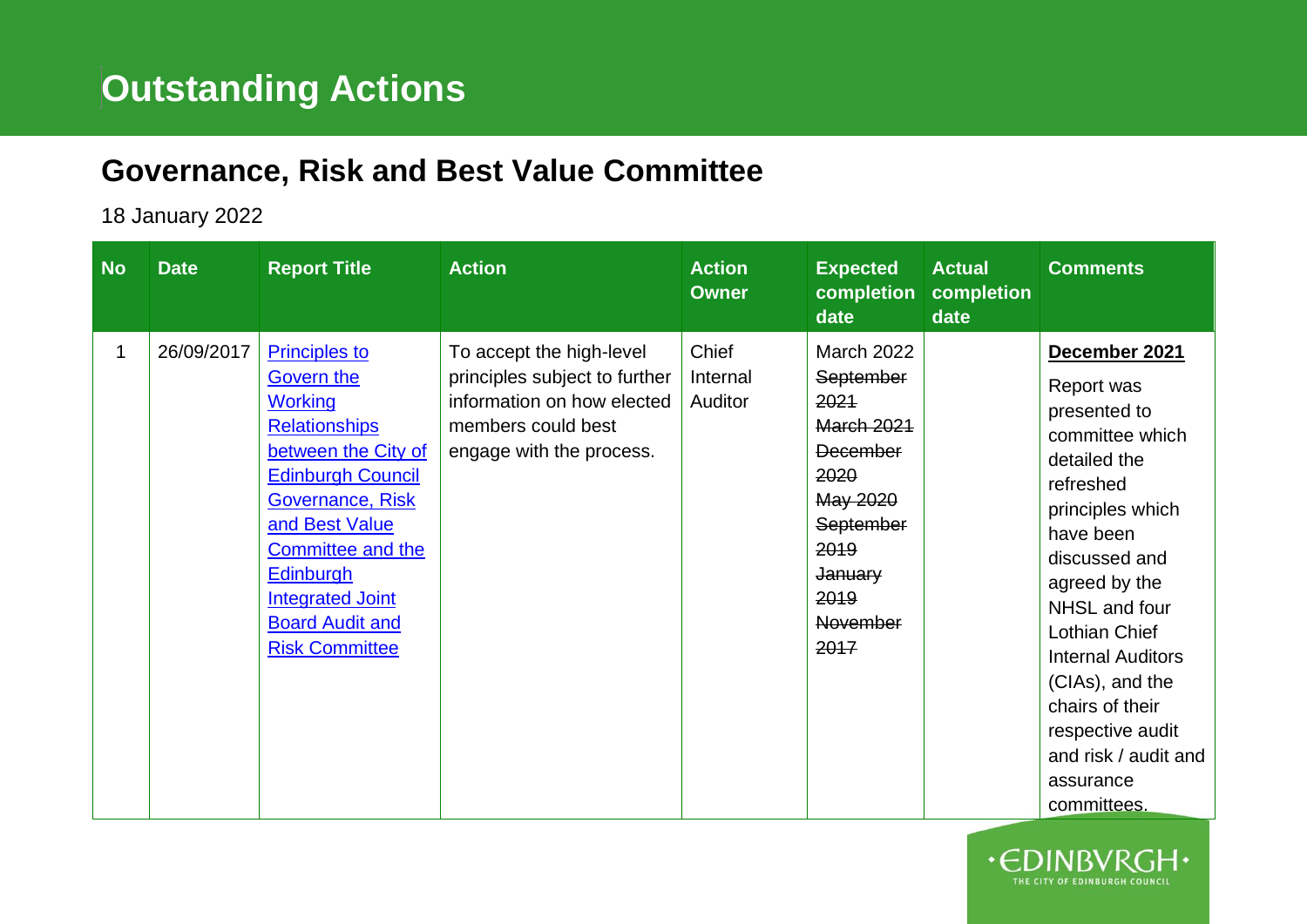| <b>No</b> | <b>Date</b> | <b>Report Title</b> | <b>Action</b> | <b>Action</b><br><b>Owner</b> | <b>Expected</b><br>completion<br>date | <b>Actual</b><br>completion<br>date | <b>Comments</b>                                                                                                                                                                                                                                                                                                                                                                                                                                                                          |
|-----------|-------------|---------------------|---------------|-------------------------------|---------------------------------------|-------------------------------------|------------------------------------------------------------------------------------------------------------------------------------------------------------------------------------------------------------------------------------------------------------------------------------------------------------------------------------------------------------------------------------------------------------------------------------------------------------------------------------------|
|           |             |                     |               |                               |                                       |                                     | September 2021                                                                                                                                                                                                                                                                                                                                                                                                                                                                           |
|           |             |                     |               |                               |                                       |                                     | The refreshed<br>Principles were<br>received from<br><b>NHSL in April</b><br>2020. However,<br>the workshop to be<br>attended by the<br><b>IJB Audit</b><br><b>Committee Chairs</b><br>for the four<br>Lothians; the<br><b>NHSL Audit</b><br>Committee Chair;<br>and the four<br>Lothian and the<br><b>NHSL CIAs to</b><br>review, discuss,<br>and finalise the<br>refreshed<br>principles has still<br>to be scheduled<br>due to a significant<br>number of existing<br>commitments and |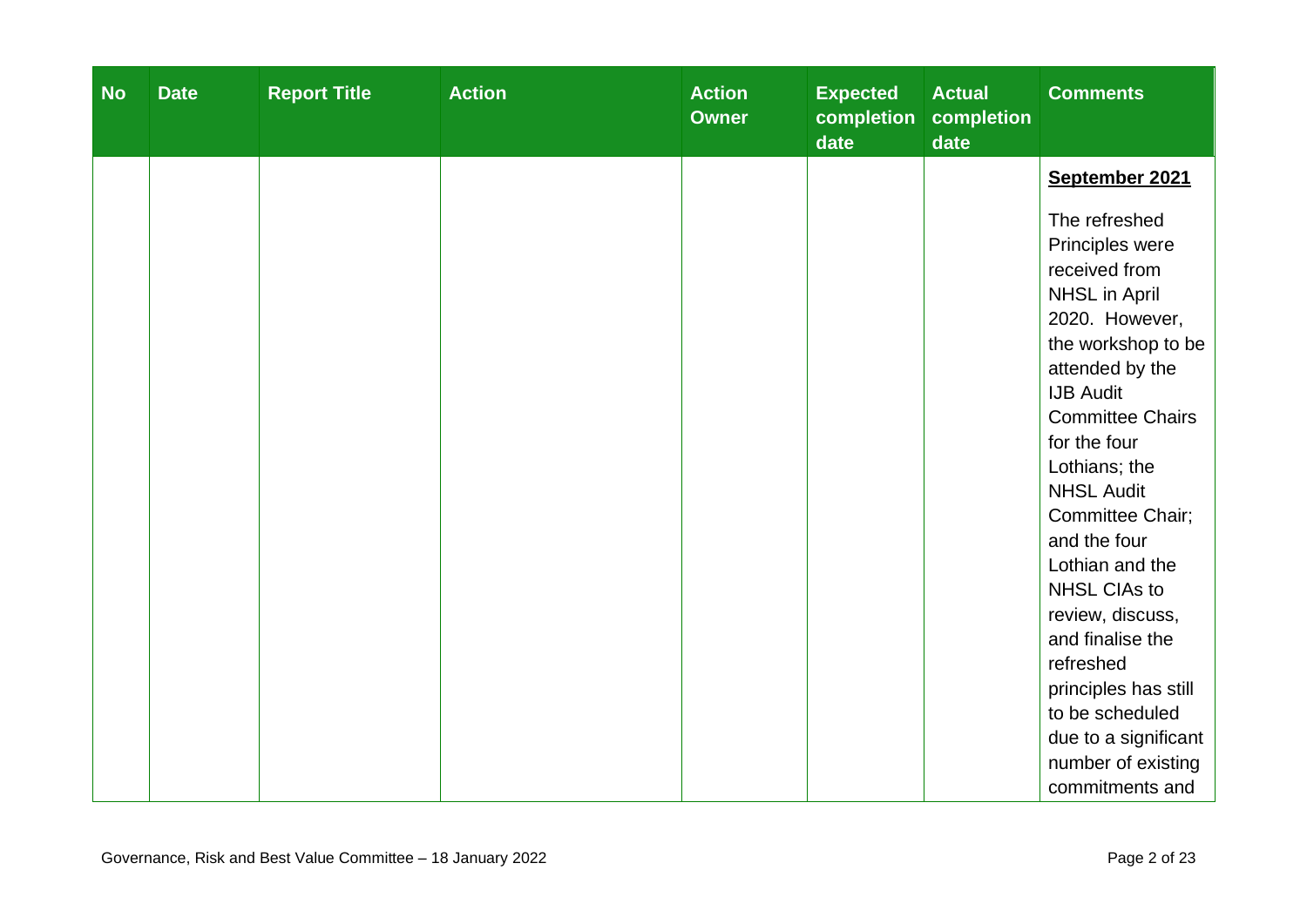| <b>No</b> | <b>Date</b> | <b>Report Title</b> | <b>Action</b> | <b>Action</b><br><b>Owner</b> | <b>Expected</b><br>completion<br>date | <b>Actual</b><br>completion<br>date | <b>Comments</b>                                                                                                                                                                                                                                                                                                                                                                                                                                                       |
|-----------|-------------|---------------------|---------------|-------------------------------|---------------------------------------|-------------------------------------|-----------------------------------------------------------------------------------------------------------------------------------------------------------------------------------------------------------------------------------------------------------------------------------------------------------------------------------------------------------------------------------------------------------------------------------------------------------------------|
|           |             |                     |               |                               |                                       |                                     | the timing of<br>planned annual<br>leave. It is<br>recommended that<br>the date for<br>completion of this<br>action is extended<br>to the end of<br>February 2022 to<br>allow the principles<br>to be reviewed and<br>finalised and<br>approved by<br>relevant Lothian<br><b>IJB and NHSL</b><br>Audit and<br>Assurance / Audit<br>and Risk<br>Committees.<br><b>March 2021</b><br>An update was<br>provided on the<br><b>Business Bulletin</b><br>for the meeting on |
|           |             |                     |               |                               |                                       |                                     | 23 March 2021.                                                                                                                                                                                                                                                                                                                                                                                                                                                        |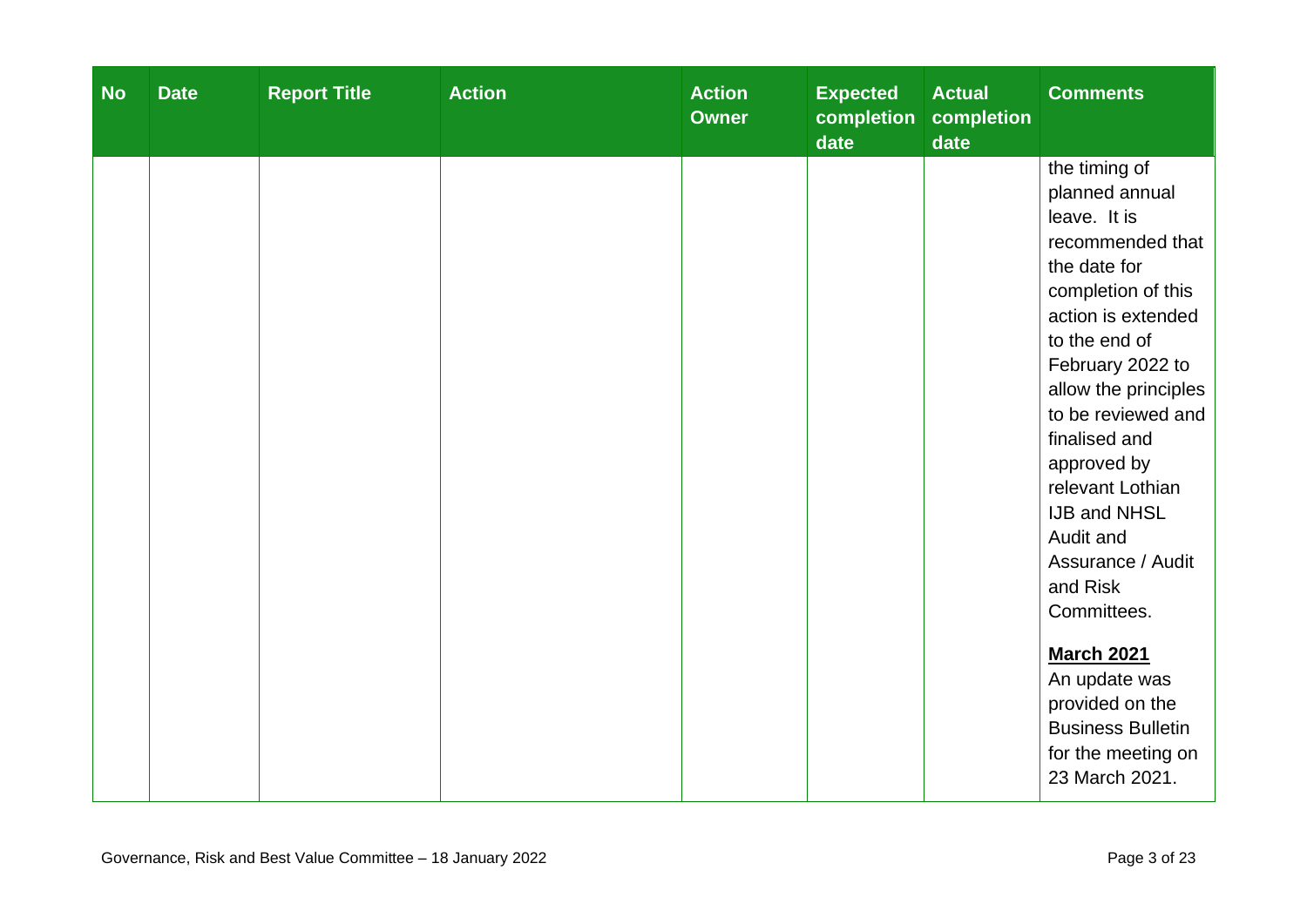| <b>No</b> | <b>Date</b> | <b>Report Title</b>                              | <b>Action</b>                                                                                                                                                                                                        | <b>Action</b><br><b>Owner</b>                            | <b>Expected</b><br>completion<br>date                                          | <b>Actual</b><br>completion<br>date | <b>Comments</b>                                                                                                                                                                                                                                              |
|-----------|-------------|--------------------------------------------------|----------------------------------------------------------------------------------------------------------------------------------------------------------------------------------------------------------------------|----------------------------------------------------------|--------------------------------------------------------------------------------|-------------------------------------|--------------------------------------------------------------------------------------------------------------------------------------------------------------------------------------------------------------------------------------------------------------|
|           |             |                                                  |                                                                                                                                                                                                                      |                                                          |                                                                                |                                     | <b>July 2020</b><br>A briefing note by<br>the Chief Internal<br><b>Auditor was</b><br>circulated to<br>members<br>separately.<br>September 2019<br>A briefing note by<br>the Chief Internal<br><b>Auditor was</b><br>circulated to<br>members<br>separately. |
| 2         | 17.09.19    | Work Programme $-$<br>Member/Officer<br>Protocol | To add the review of the<br>Member/Officer Protocol to<br>the workplan with<br>timescales for submission<br>and to agree that a<br>workshop for members<br>would be held prior to<br>submission to the<br>Committee. | Executive<br>Director of<br>Corporate<br><b>Services</b> | August<br>2022<br>August<br>2021<br>June 2021<br>May 2021<br><b>March 2021</b> |                                     | August 2021<br>This will now form<br>part of the wider<br>review of political<br>management<br>arrangements<br>following the Local<br>Government<br>Election.                                                                                                |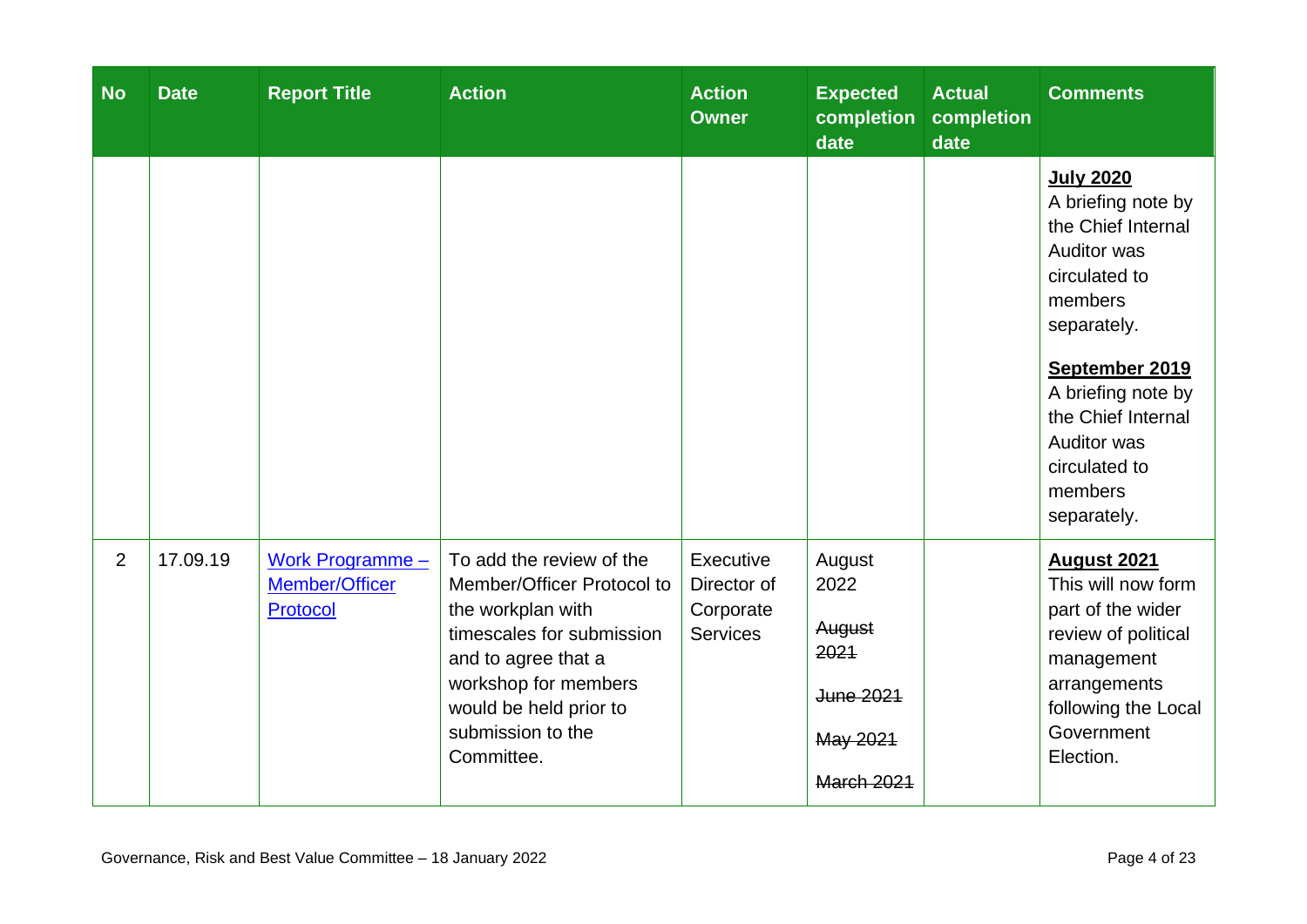| <b>No</b> | <b>Date</b> | <b>Report Title</b> | <b>Action</b> | <b>Action</b><br><b>Owner</b> | <b>Expected</b><br>completion<br>date                                        | <b>Actual</b><br>completion<br>date | <b>Comments</b>                                                                                                                                                                                                                                                                                                                                                    |
|-----------|-------------|---------------------|---------------|-------------------------------|------------------------------------------------------------------------------|-------------------------------------|--------------------------------------------------------------------------------------------------------------------------------------------------------------------------------------------------------------------------------------------------------------------------------------------------------------------------------------------------------------------|
|           |             |                     |               |                               | February<br>2021<br>November<br>2020<br>September<br>2020<br>January<br>2020 |                                     | June 2021<br>Timescale<br>extended to allow<br>further<br>engagement with<br>political groups.<br><b>March 2021</b><br>Sessions with<br>political groups are<br>currently being<br>arranged.<br>February 2021<br>The timescales<br>have been<br>extended to allow<br>for further<br>engagement with<br>elected members.<br>December 2020<br>The Code of<br>Conduct |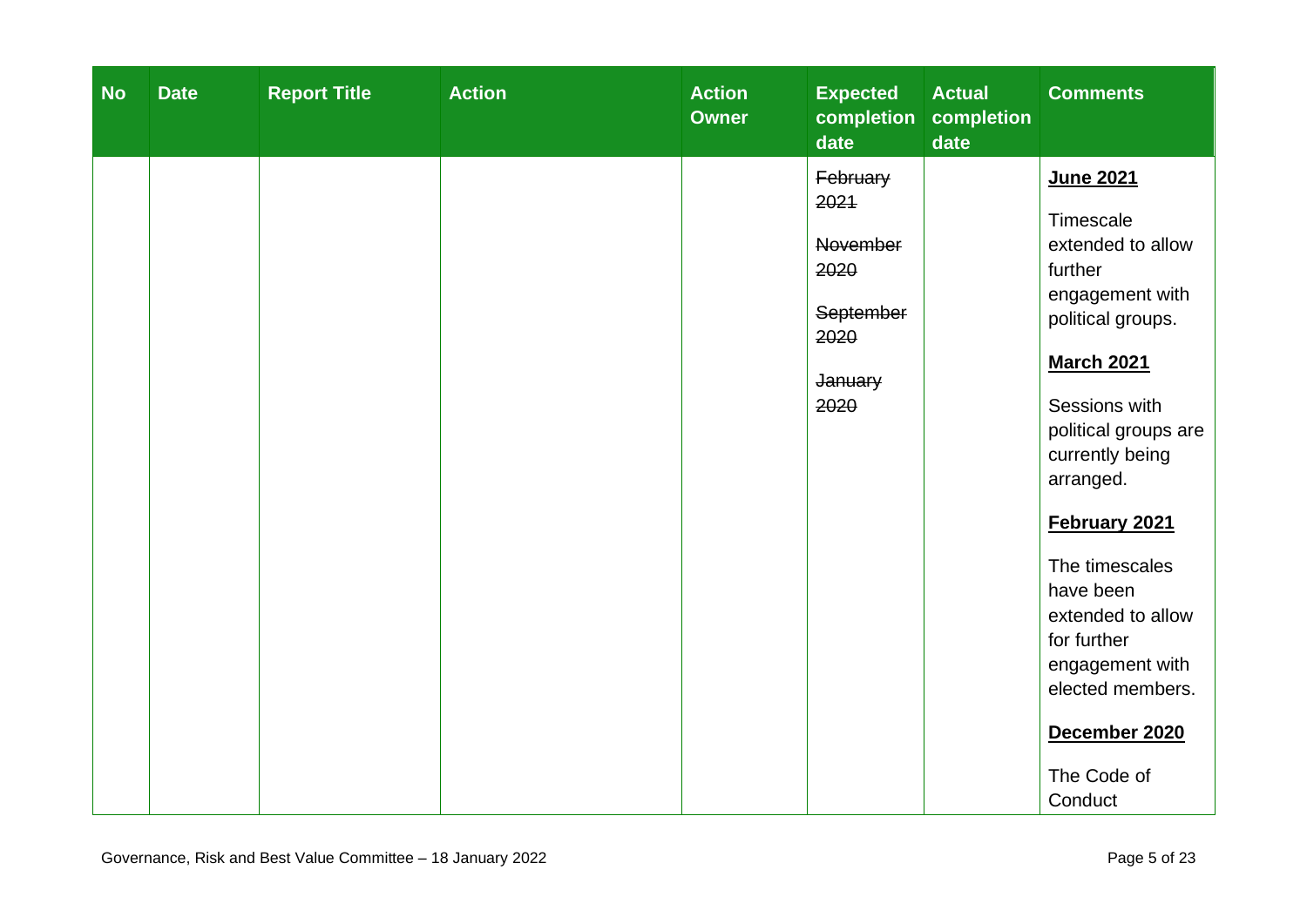| <b>No</b> | <b>Date</b> | <b>Report Title</b> | <b>Action</b> | <b>Action</b><br><b>Owner</b> | <b>Expected</b><br>completion<br>date | <b>Actual</b><br>completion<br>date | <b>Comments</b>                       |
|-----------|-------------|---------------------|---------------|-------------------------------|---------------------------------------|-------------------------------------|---------------------------------------|
|           |             |                     |               |                               |                                       |                                     | Consultation is                       |
|           |             |                     |               |                               |                                       |                                     | now live. The draft                   |
|           |             |                     |               |                               |                                       |                                     | response to this is                   |
|           |             |                     |               |                               |                                       |                                     | being developed to<br>be presented to |
|           |             |                     |               |                               |                                       |                                     | Council on 4                          |
|           |             |                     |               |                               |                                       |                                     | February 2021                         |
|           |             |                     |               |                               |                                       |                                     | (Consultation                         |
|           |             |                     |               |                               |                                       |                                     | closes 6                              |
|           |             |                     |               |                               |                                       |                                     | February).                            |
|           |             |                     |               |                               |                                       |                                     | Officers are                          |
|           |             |                     |               |                               |                                       |                                     | working to ensure                     |
|           |             |                     |               |                               |                                       |                                     | these two                             |
|           |             |                     |               |                               |                                       |                                     | documents align.                      |
|           |             |                     |               |                               |                                       |                                     | The                                   |
|           |             |                     |               |                               |                                       |                                     | Member/Officer                        |
|           |             |                     |               |                               |                                       |                                     | Protocol will be                      |
|           |             |                     |               |                               |                                       |                                     | brought to GRBV                       |
|           |             |                     |               |                               |                                       |                                     | following this                        |
|           |             |                     |               |                               |                                       |                                     | exercise in                           |
|           |             |                     |               |                               |                                       |                                     | February 2021.                        |
|           |             |                     |               |                               |                                       |                                     | <b>July 2020</b>                      |
|           |             |                     |               |                               |                                       |                                     | <b>Scottish</b>                       |
|           |             |                     |               |                               |                                       |                                     | Government are                        |
|           |             |                     |               |                               |                                       |                                     | consulting on                         |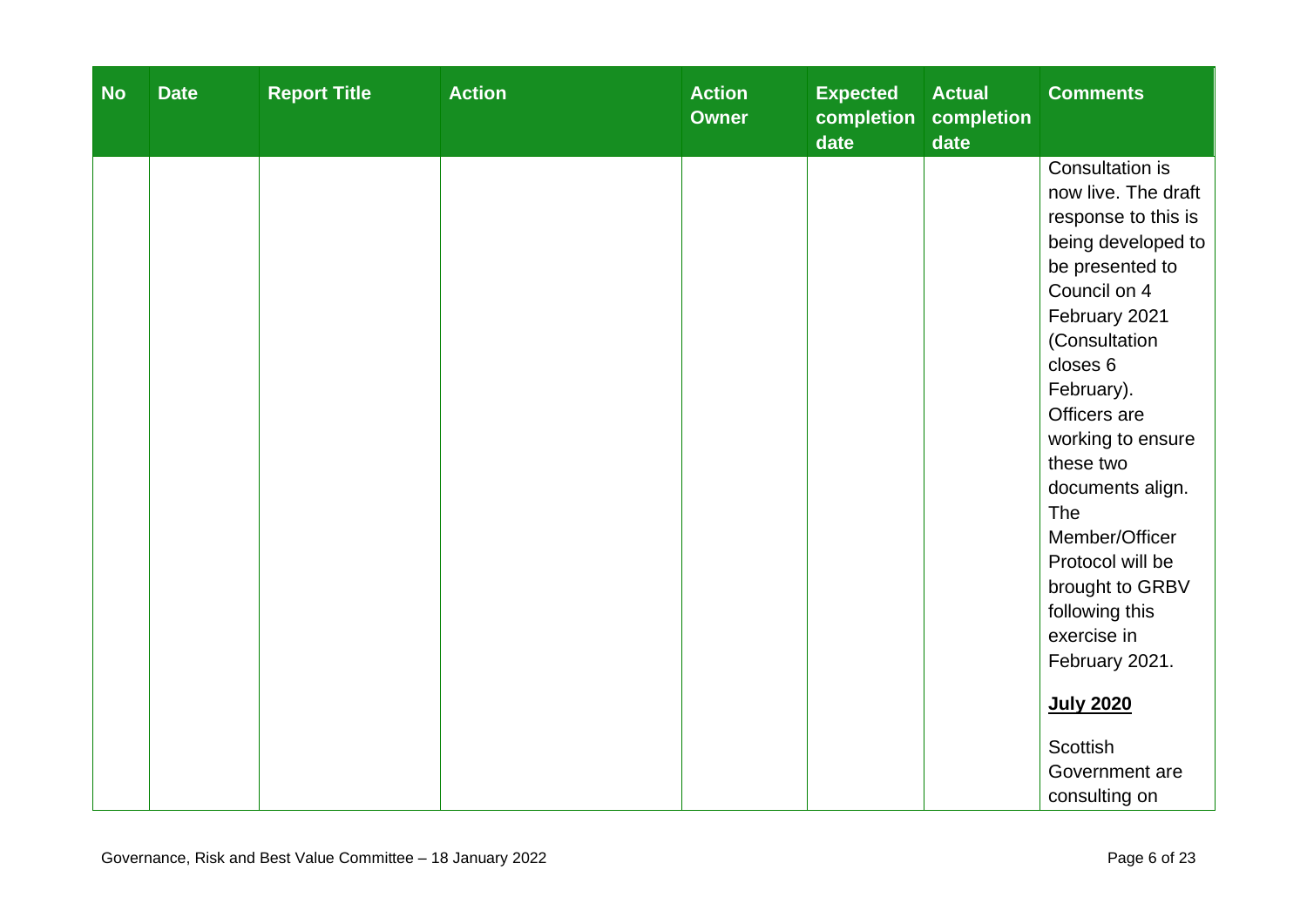| <b>No</b> | <b>Date</b> | <b>Report Title</b> | <b>Action</b> | <b>Action</b><br><b>Owner</b> | <b>Expected</b><br>completion<br>date | <b>Actual</b><br>completion<br>date | <b>Comments</b>                                                                                                                                                                                                                                                                                                                                                                                                                                    |
|-----------|-------------|---------------------|---------------|-------------------------------|---------------------------------------|-------------------------------------|----------------------------------------------------------------------------------------------------------------------------------------------------------------------------------------------------------------------------------------------------------------------------------------------------------------------------------------------------------------------------------------------------------------------------------------------------|
|           |             |                     |               |                               |                                       |                                     | changes to the<br>Code of Conduct<br>and it is suggested<br>that changes to<br>the protocol await<br>this piece of work.<br><b>June 2020</b><br><b>Update</b><br>Consideration of<br>the member/officer<br>protocol is<br>awaiting the<br>finalisation of the<br>revised Code of<br>Conduct from the<br><b>Scottish</b><br>Government that<br>will impact on the<br>content of the<br>Protocol.<br>Timescales to be<br>confirmed.<br>December 2019 |
|           |             |                     |               |                               |                                       |                                     |                                                                                                                                                                                                                                                                                                                                                                                                                                                    |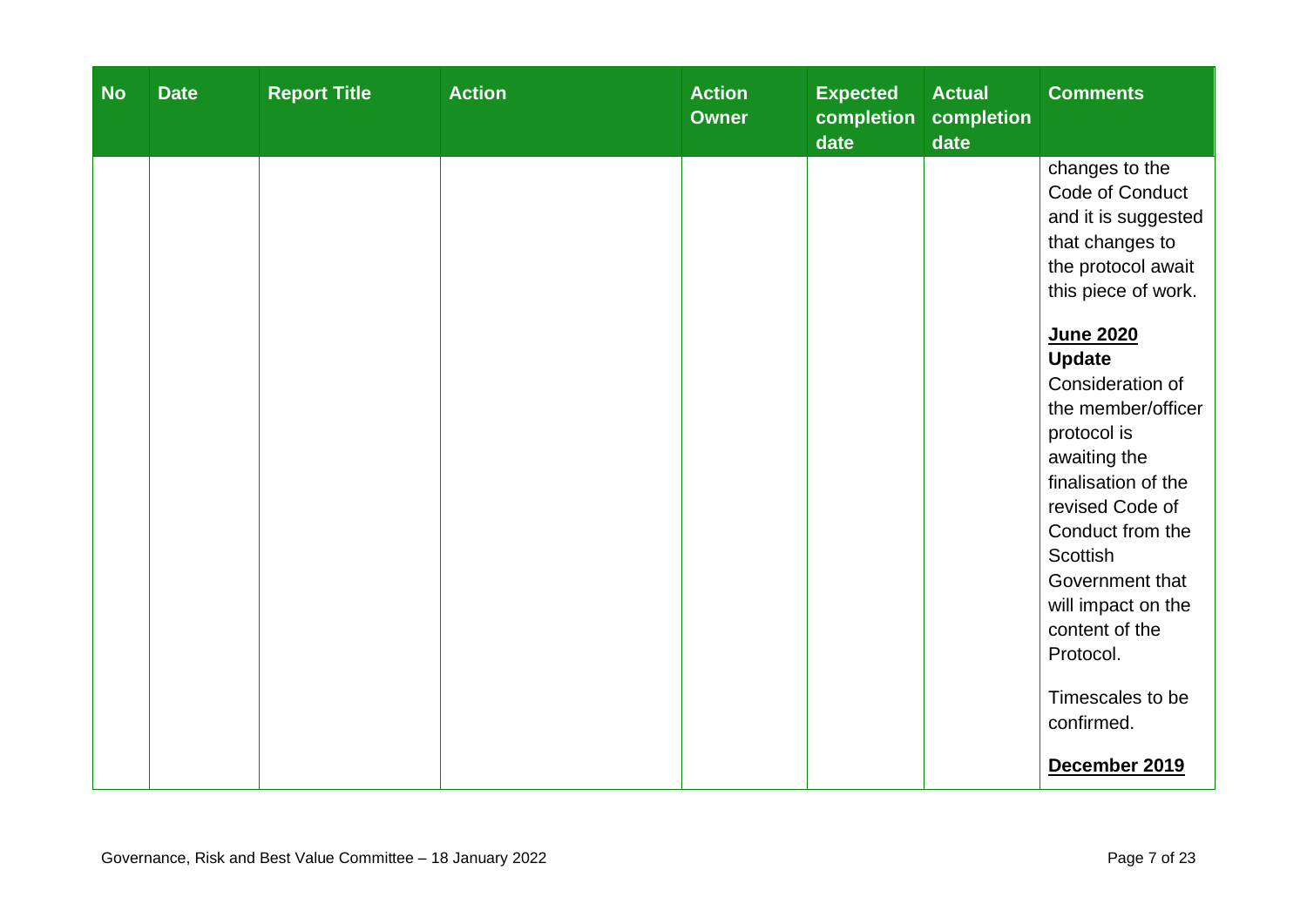| <b>No</b> | <b>Date</b> | <b>Report Title</b>                                              | <b>Action</b>                                                                                                                                                                                                                                                                                                                                                                         | <b>Action</b><br><b>Owner</b>                            | <b>Expected</b><br>completion<br>date | <b>Actual</b><br>completion<br>date | <b>Comments</b>                                                                                                                                                                                                                                                                                               |
|-----------|-------------|------------------------------------------------------------------|---------------------------------------------------------------------------------------------------------------------------------------------------------------------------------------------------------------------------------------------------------------------------------------------------------------------------------------------------------------------------------------|----------------------------------------------------------|---------------------------------------|-------------------------------------|---------------------------------------------------------------------------------------------------------------------------------------------------------------------------------------------------------------------------------------------------------------------------------------------------------------|
|           |             |                                                                  |                                                                                                                                                                                                                                                                                                                                                                                       |                                                          |                                       |                                     | Workshop with<br>members held on<br>29 October 2019.<br>A joint workshop<br>will be arranged<br>with officers and<br>members early<br>2020 (following the<br>General Election).                                                                                                                               |
| 3         | 07.07.20    | Motion by<br><b>Councillor Doggart</b><br>- Pandemic<br>Planning | 1) Agrees that the<br><b>Executive Director of</b><br><b>Corporate Services</b><br>reviews the council's<br>response and<br>preparedness to<br>COVID-19 but<br>acknowledges that as<br>the council is still<br>responding to the<br>pandemic, any review<br>would be premature at<br>this time.<br>2) Asks that the Executive<br><b>Director of Corporate</b><br>Services updates the | Executive<br>Director of<br>Corporate<br><b>Services</b> | April 2022                            |                                     | <b>Update</b><br>September 2021<br>A close report and<br>lessons learned is<br>underway for the<br>Adaptation and<br>Renewal<br>programme after<br>which advice will<br>be provided on a<br>lessons learned<br>exercise for Covid-<br>19 as references<br>in the accounts<br>commission report<br>to P&S on 5 |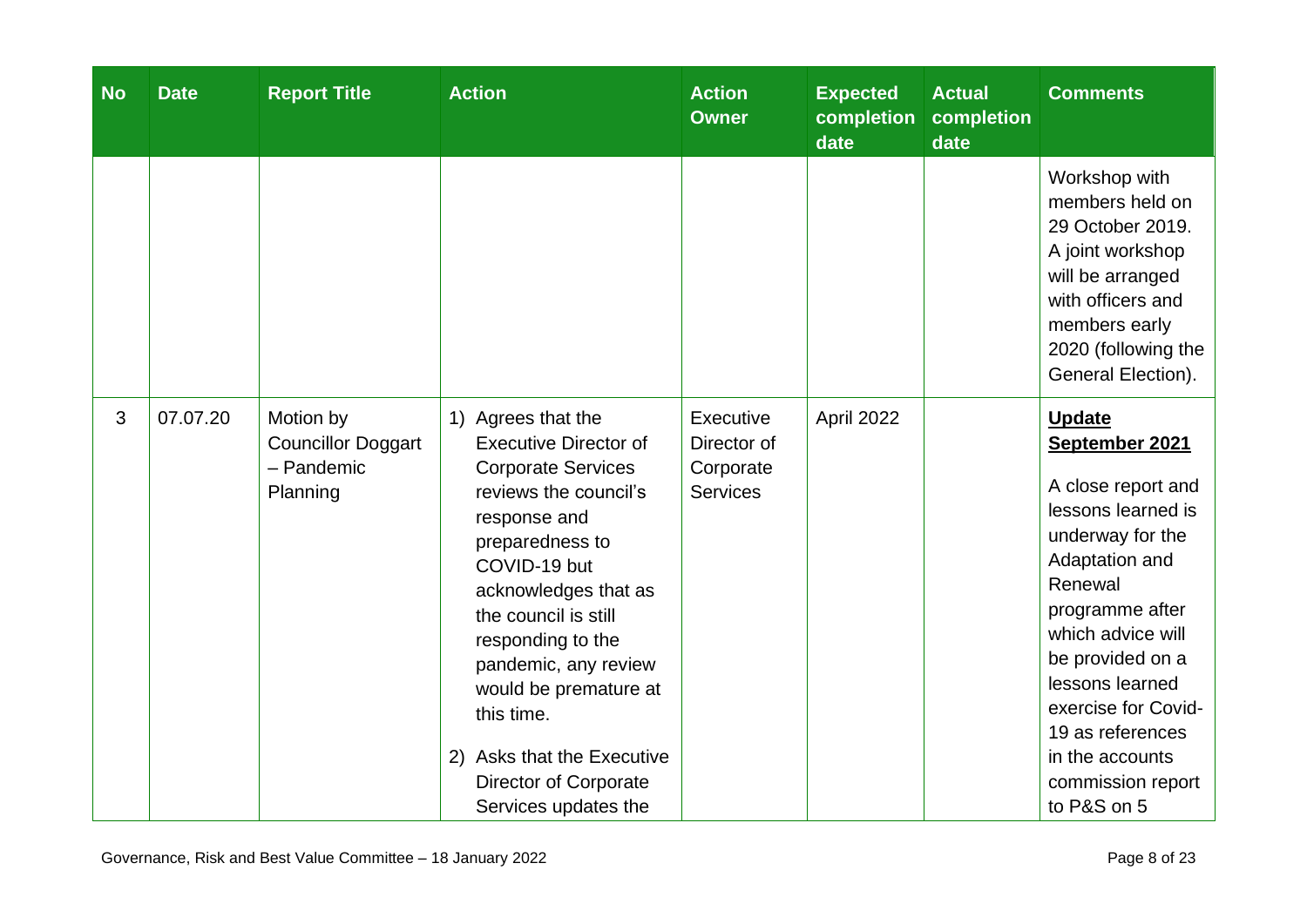| <b>No</b> | <b>Date</b> | <b>Report Title</b> | <b>Action</b>                                                                                                                                                                           | <b>Action</b><br><b>Owner</b> | <b>Expected</b><br>completion<br>date | <b>Actual</b><br>completion<br>date | <b>Comments</b>                                                                                                                                                                                                                                                                                                                                                                                                                                                               |
|-----------|-------------|---------------------|-----------------------------------------------------------------------------------------------------------------------------------------------------------------------------------------|-------------------------------|---------------------------------------|-------------------------------------|-------------------------------------------------------------------------------------------------------------------------------------------------------------------------------------------------------------------------------------------------------------------------------------------------------------------------------------------------------------------------------------------------------------------------------------------------------------------------------|
|           |             |                     | Policy and<br>Sustainability<br>committee on when he<br>believes it would be<br>appropriate both in<br>terms of Corporate<br>Services and timing for<br>such a review to take<br>place. |                               |                                       |                                     | March.<br><b>Update August</b><br>2021<br>An interim debrief<br>of the Council's<br>response to Covid-<br>19 has been<br>undertaken with<br>key findings<br>shared with the<br>Adaptation and<br><b>Renewal All Party</b><br>Oversight Group<br>on the 13th<br>August. Lessons<br>identified have<br>been incorporated<br>into the council's<br>documentation for<br>further waves /<br>local outbreaks. A<br>summary will be<br>provided to the<br>next P&S<br>Committee. As |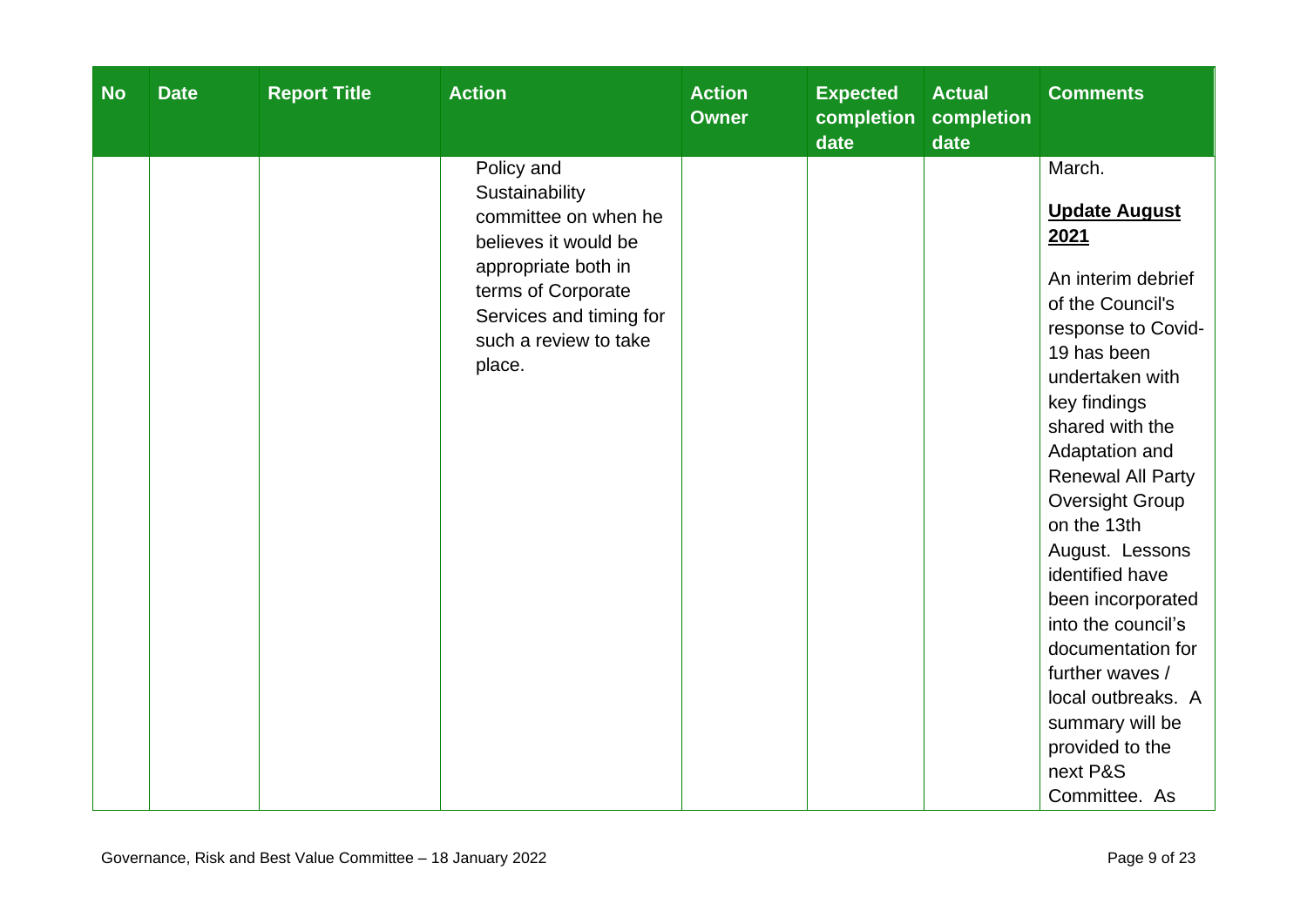| <b>No</b>      | <b>Date</b> | <b>Report Title</b>                                  | <b>Action</b>                                                                                                                                                                                                                                                                          | <b>Action</b><br><b>Owner</b>     | <b>Expected</b><br>completion<br>date | <b>Actual</b><br>completion<br>date | <b>Comments</b>                                                                                                                                                                                                                         |
|----------------|-------------|------------------------------------------------------|----------------------------------------------------------------------------------------------------------------------------------------------------------------------------------------------------------------------------------------------------------------------------------------|-----------------------------------|---------------------------------------|-------------------------------------|-----------------------------------------------------------------------------------------------------------------------------------------------------------------------------------------------------------------------------------------|
|                |             |                                                      |                                                                                                                                                                                                                                                                                        |                                   |                                       |                                     | the incident<br>remains ongoing, it<br>is too early to<br>undertake a full<br>lessons learned<br>exercise at this<br>time, but this will<br>be kept under<br>review and<br>undertaken at the<br>earliest<br>appropriate<br>opportunity. |
| $\overline{4}$ | 23.03.21    | <b>Gas Service</b><br>Improvement Plan<br>- B Agenda | To note that the gas<br>1)<br>service improvement<br>plan would be<br>included in the<br>broader service<br>improvement plan<br>going to the Housing,<br>Homelessness and<br><b>Fair Work Committee</b><br>in June 2021 and<br>agree to wrap this into<br>a workshop<br>(referenced in | Executive<br>Director of<br>Place | <b>June 2021</b>                      |                                     | <b>Closed August</b><br>2021<br>This was reported<br>to Housing,<br><b>Homelessness</b><br>and Fair Work<br>Committee in June<br>2021.                                                                                                  |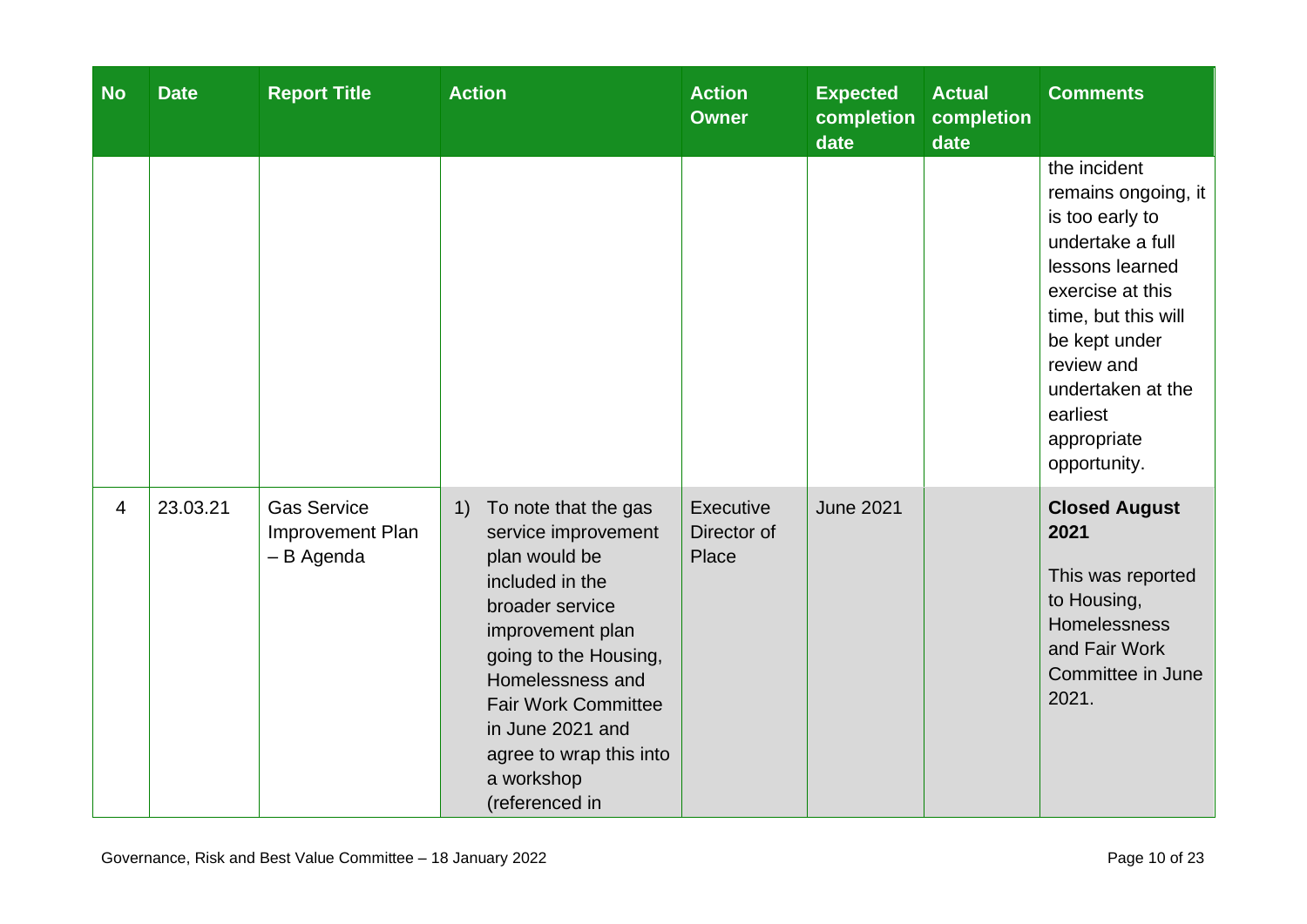| <b>No</b> | <b>Date</b> | <b>Report Title</b>     | <b>Action</b>                                                                                                                                          | <b>Action</b><br><b>Owner</b>     | <b>Expected</b><br>completion<br>date | <b>Actual</b><br>completion<br>date | <b>Comments</b>                                                                                               |
|-----------|-------------|-------------------------|--------------------------------------------------------------------------------------------------------------------------------------------------------|-----------------------------------|---------------------------------------|-------------------------------------|---------------------------------------------------------------------------------------------------------------|
|           |             |                         | <b>Confidential Schedule</b><br>of 23.03.21)                                                                                                           |                                   |                                       |                                     |                                                                                                               |
|           |             |                         | To agree to provide a<br>2)<br>briefing note<br>(referenced in<br><b>Confidential Schedule</b><br>of 23.03.21)                                         | Executive<br>Director of<br>Place | <b>June 2021</b>                      |                                     | <b>Closed August</b><br>2021<br>This briefing has<br>been followed up.                                        |
|           |             |                         | To note that once the<br>3)<br>agreed management<br>actions had been<br>implemented, a<br>closure report would<br>be brought to the<br>GRBV committee. | Executive<br>Director of<br>Place | Summer<br>2022                        |                                     |                                                                                                               |
| 5         | 04.05.21    | <b>Change Portfolio</b> | To agree to provide a<br>1)<br>briefing note to update<br>Committee on the<br>North Bridge<br>Refurbishment.                                           | Executive<br>Director of<br>Place | December<br>2021                      | December<br>2021                    | <b>Closed December</b><br>2021<br><b>Briefing note</b><br>circulated on 8<br>November and<br>report on agenda |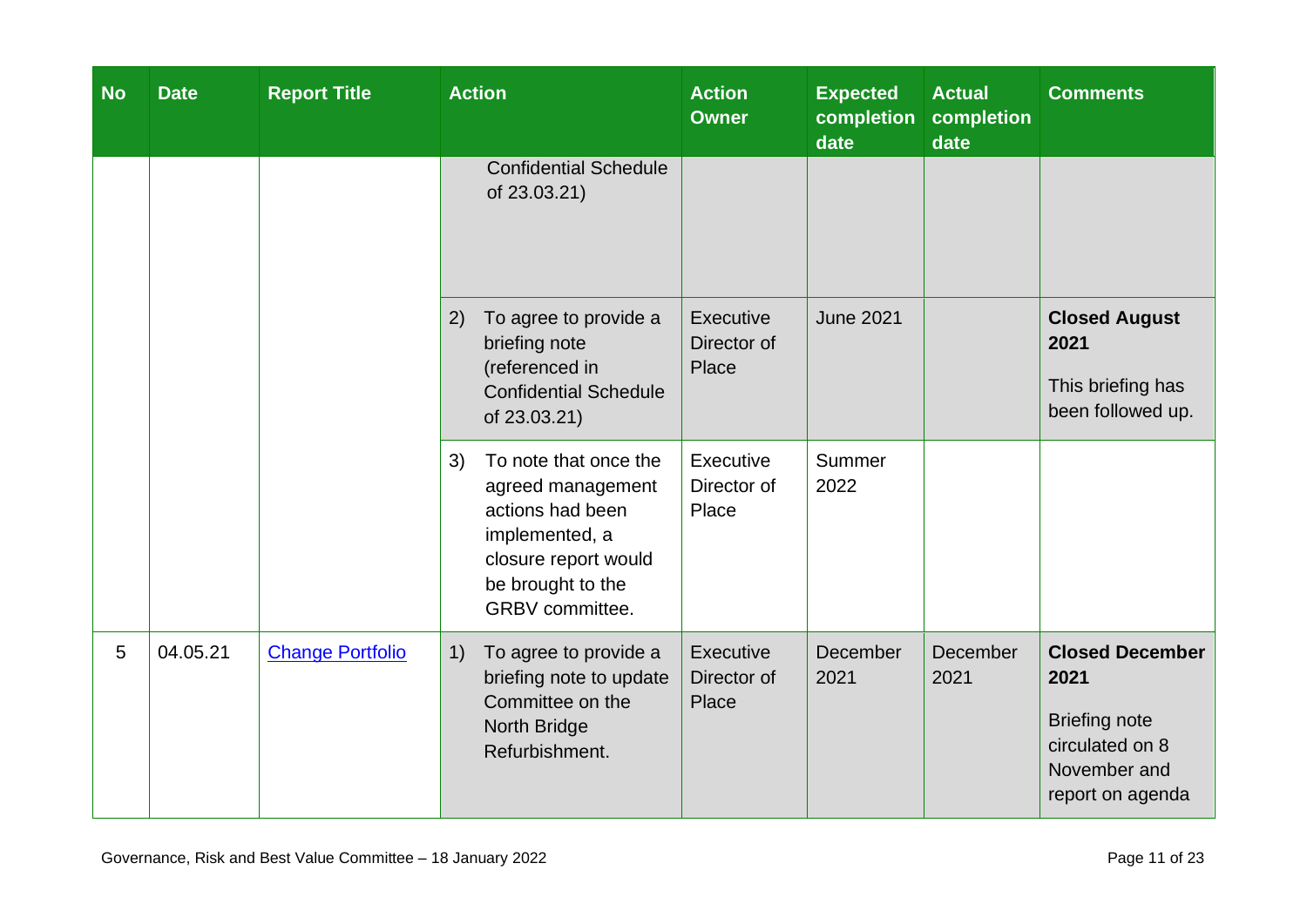| <b>No</b> | <b>Date</b> | <b>Report Title</b> | <b>Action</b>                                                                                                                                                                                                                                                         | <b>Action</b><br><b>Owner</b>                            | <b>Expected</b><br>completion<br>date | <b>Actual</b><br>completion<br>date | <b>Comments</b>                                                                                                                                                                                            |
|-----------|-------------|---------------------|-----------------------------------------------------------------------------------------------------------------------------------------------------------------------------------------------------------------------------------------------------------------------|----------------------------------------------------------|---------------------------------------|-------------------------------------|------------------------------------------------------------------------------------------------------------------------------------------------------------------------------------------------------------|
|           |             |                     | 2)<br>To agree that the<br><b>Head of Place</b><br>Management would<br>provide reassurance<br>why the Housing<br>Service Improvement<br>was amber status and<br>details of what plans<br>were in place to move<br>it forward.                                         | Executive<br>Director of<br>Place                        | <b>June 2021</b>                      |                                     | <b>Closed August</b><br>2021<br>An update on<br>project status and<br>plans moving<br>forward was<br>reported to<br>Housing,<br>Homelessness<br>and Fair Work<br>Committee in June<br>2021.                |
|           |             |                     | To note that the<br>3)<br>foundations and MI<br>were in place and<br>information could be<br>pulled off for particular<br>areas and to agree<br>that the Head of<br><b>Customer and Digital</b><br>Services would<br>assess what<br>information could be<br>provided. | Executive<br>Director of<br>Corporate<br><b>Services</b> | <b>March 2023</b>                     |                                     | <b>Update August</b><br>2021<br>The Business<br>Intelligence<br>Programme is well<br>underway, and the<br>remit of the<br>programme is to<br>build MI<br>dashboards which<br>report on key<br>areas across |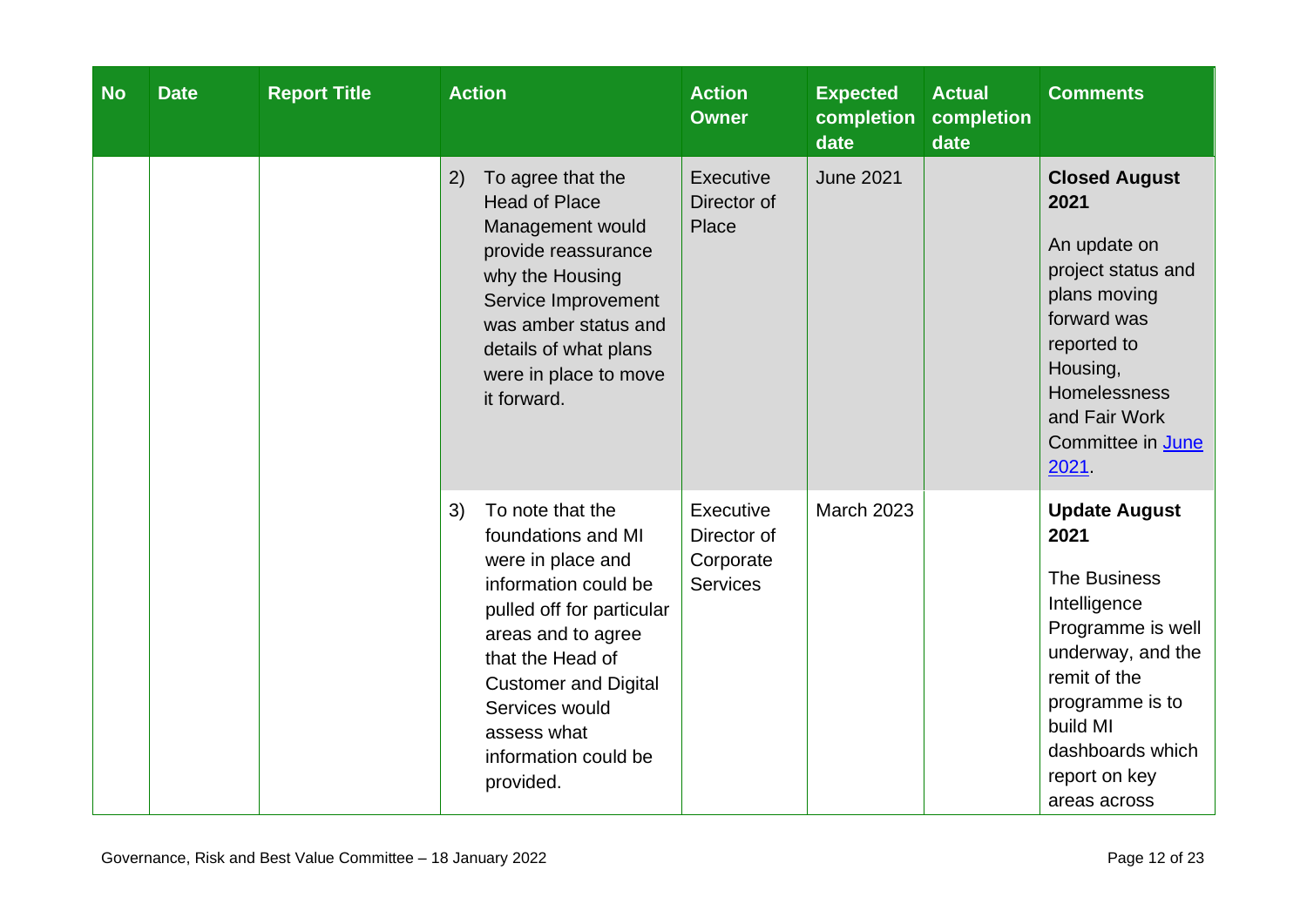| <b>No</b>      | <b>Date</b> | <b>Report Title</b>                                                  | <b>Action</b>                                                                                                                                                                                                        | <b>Action</b><br><b>Owner</b>                 | <b>Expected</b><br>completion<br>date | <b>Actual</b><br>completion<br>date | <b>Comments</b>                                                                                                                                                                                                      |
|----------------|-------------|----------------------------------------------------------------------|----------------------------------------------------------------------------------------------------------------------------------------------------------------------------------------------------------------------|-----------------------------------------------|---------------------------------------|-------------------------------------|----------------------------------------------------------------------------------------------------------------------------------------------------------------------------------------------------------------------|
|                |             |                                                                      |                                                                                                                                                                                                                      |                                               |                                       |                                     | Service Areas.<br>The immediate<br>focus is on<br>dashboards for<br>Place, HR and<br>Customer.<br><b>Update June</b><br>2021<br>The Head of<br>Customer and<br><b>Digital Services</b><br>has this work<br>underway. |
| 6              | 10.08.21    | <b>First Line</b><br><b>Governance and</b><br><b>Assurance Model</b> | To agree that progress<br>updates should be<br>provided in each GRBV<br><b>Committee Business</b><br><b>Bulletin from November</b><br>onwards, including an<br>update on the finalised<br>structure and recruitment. | Service<br>Director -<br>Legal &<br>Assurance | September<br>2022                     |                                     | Updates will be<br>provided on an<br>ongoing basis                                                                                                                                                                   |
| $\overline{7}$ | 21.09.21    | <b>Work Programme</b>                                                | 1)<br>Requests a report<br>within two cycles on                                                                                                                                                                      | Interim<br>Executive                          | December<br>2021                      | December<br>2021                    | <b>Closed December</b><br>2021                                                                                                                                                                                       |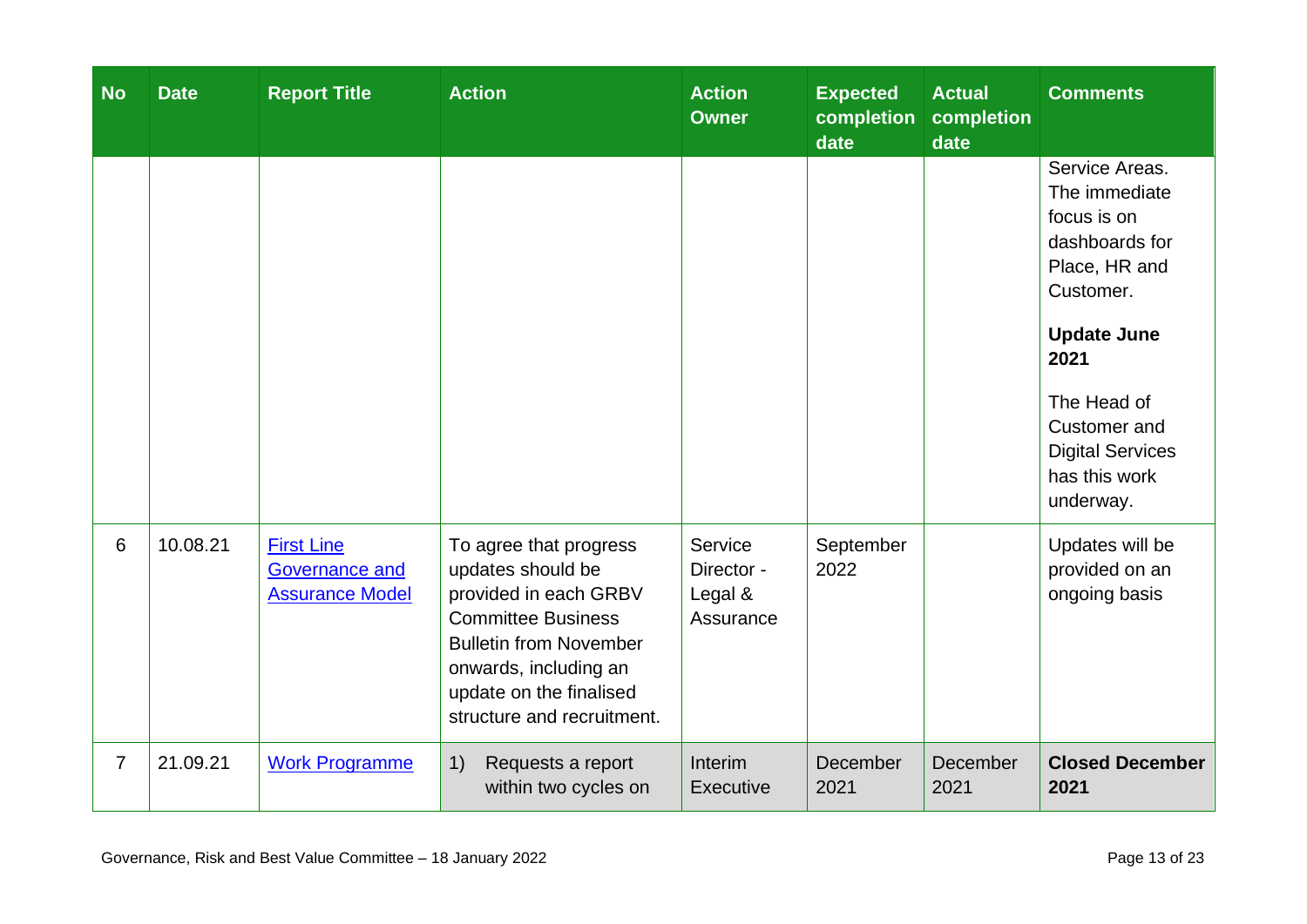| <b>No</b> | <b>Date</b> | <b>Report Title</b> | <b>Action</b>                                                                                                                                                                                                                                                                                                                                                                | <b>Action</b><br><b>Owner</b>                                    | <b>Expected</b><br>completion<br>date | <b>Actual</b><br>completion<br>date | <b>Comments</b>                                                       |
|-----------|-------------|---------------------|------------------------------------------------------------------------------------------------------------------------------------------------------------------------------------------------------------------------------------------------------------------------------------------------------------------------------------------------------------------------------|------------------------------------------------------------------|---------------------------------------|-------------------------------------|-----------------------------------------------------------------------|
|           |             |                     | how the re-opening of<br><b>Community Centres</b><br>was taken forward<br>during the pandemic<br>up to the current date,<br>including feedback<br>from CCs themselves<br>and a timeline of<br>activity.                                                                                                                                                                      | Director of<br>Education<br>and<br>Children's<br><b>Services</b> |                                       |                                     | Report considered<br>December 2021                                    |
|           |             |                     | As a result of at P&S<br>2)<br>committee urgent<br>decisions made<br>around community<br>centres not having<br>been implemented as<br>requested, and a<br><b>Health and Social</b><br>report not addressing<br>the decision made by<br>Council, GRBV would<br>like to review the<br>processes and<br>protocols around how<br>decisions are<br>implemented, to<br>ensure that | Executive<br>Director of<br>Corporate<br><b>Services</b>         | January<br>2022                       |                                     | <b>Recommended</b><br>for closure<br>Report on agenda<br>January 2022 |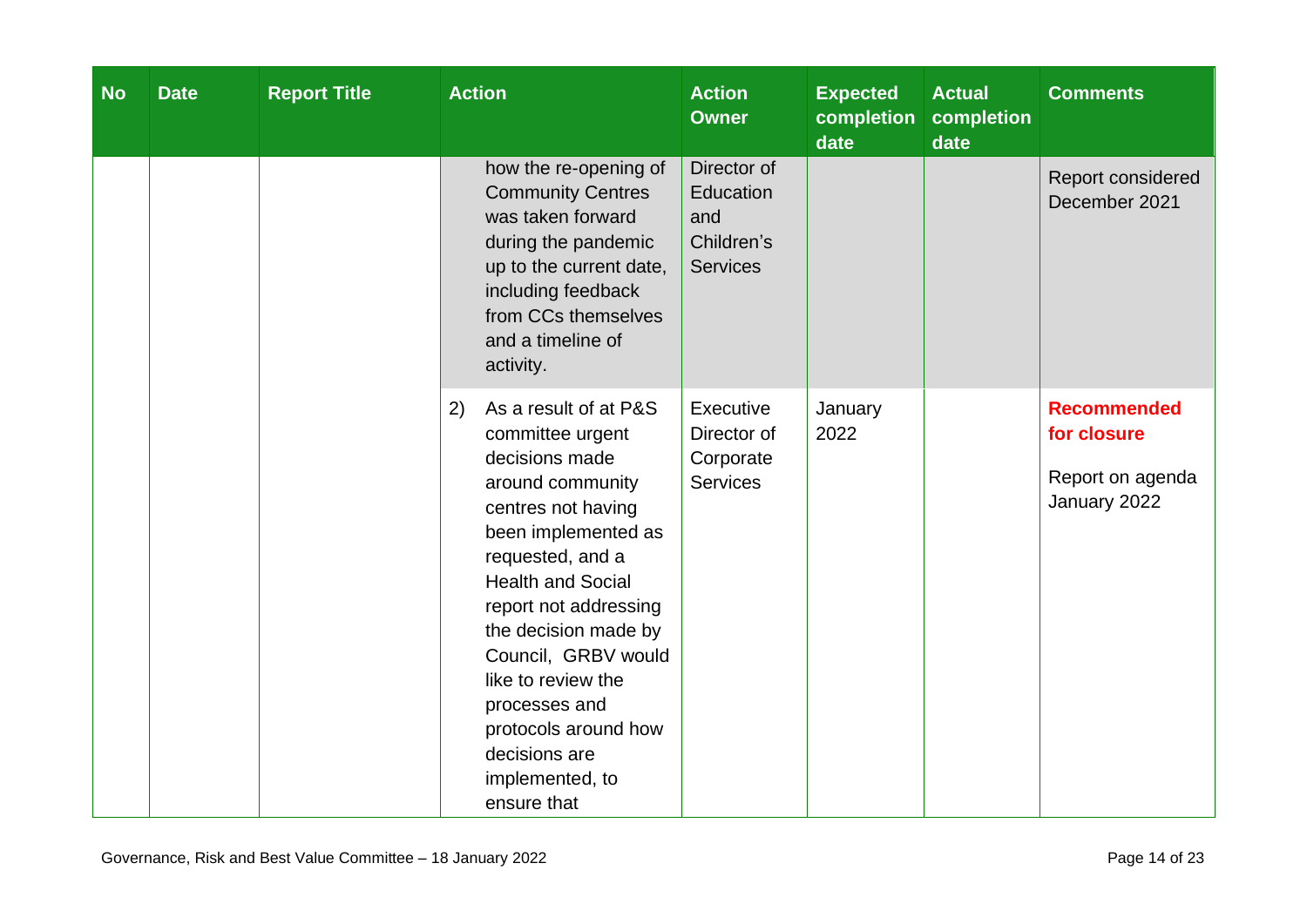| <b>No</b> | <b>Date</b> | <b>Report Title</b> | <b>Action</b>                                                                                                                                                                                                                                                                                                                                                                                                                                                                                                                                                                           | <b>Action</b><br><b>Owner</b> | <b>Expected</b><br>completion<br>date | <b>Actual</b><br>completion<br>date | <b>Comments</b> |
|-----------|-------------|---------------------|-----------------------------------------------------------------------------------------------------------------------------------------------------------------------------------------------------------------------------------------------------------------------------------------------------------------------------------------------------------------------------------------------------------------------------------------------------------------------------------------------------------------------------------------------------------------------------------------|-------------------------------|---------------------------------------|-------------------------------------|-----------------|
|           |             |                     | communications and<br>information is accurate<br>and effective.<br>Requests a report in<br>3)<br>two cycles covering:<br>how formal and informal<br>$\bullet$<br>committee and council<br>actions are taken<br>forward by officers<br>following committee<br>decisions and<br>commitments made by<br>directors and other<br>officers in the course of<br>committee business<br>the process followed by<br>$\bullet$<br><b>Committee Services to</b><br>notify directorates of<br>actions to be taken<br>forward from Council<br>and Committee<br>decisions and how they<br>are tracked. |                               |                                       |                                     |                 |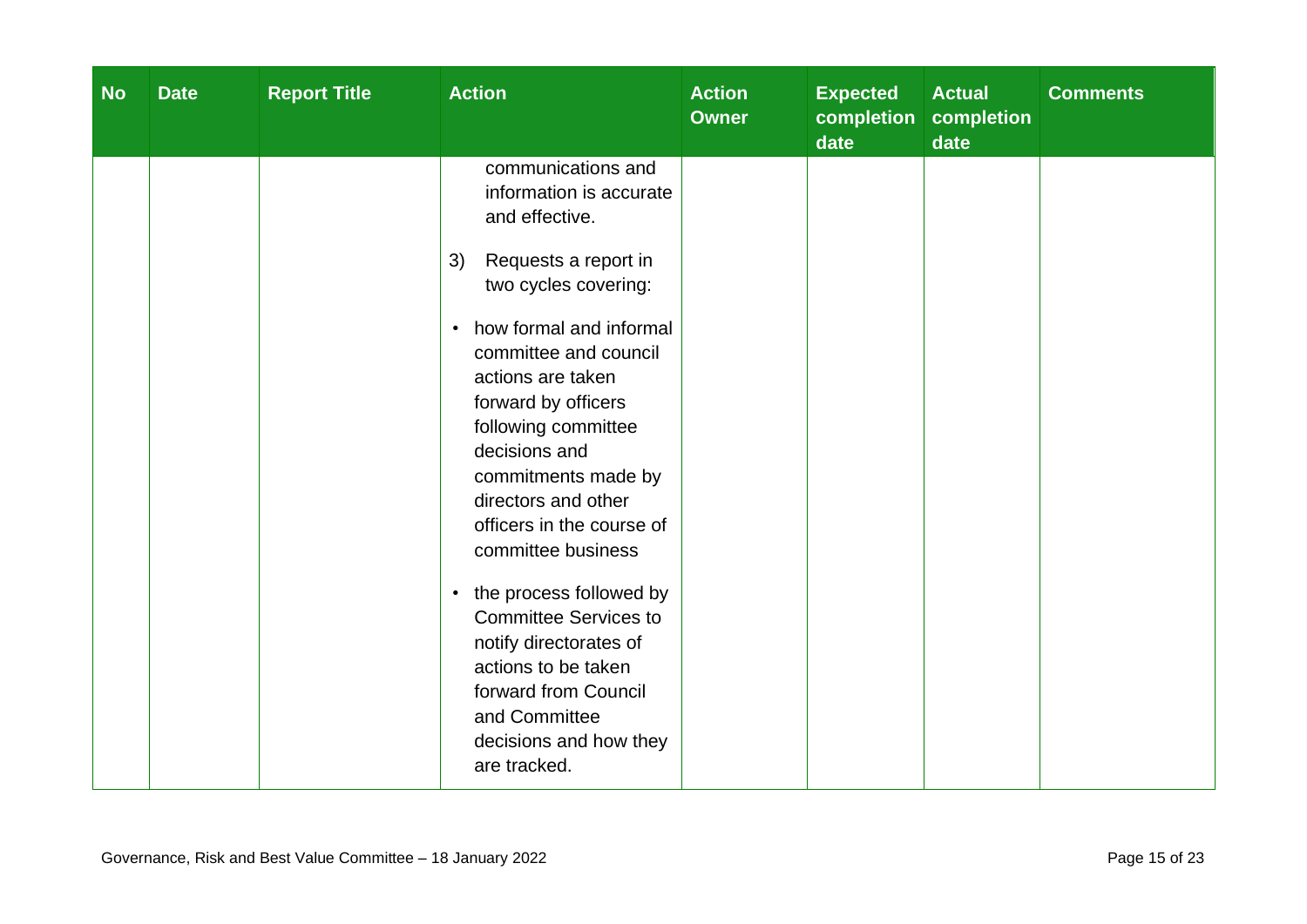| <b>No</b> | <b>Date</b> | <b>Report Title</b>                                                                                                                   | <b>Action</b>                                                                                                                                                                                                                      | <b>Action</b><br><b>Owner</b>                                                                                       | <b>Expected</b><br>completion<br>date | <b>Actual</b><br>completion<br>date | <b>Comments</b>                                                          |
|-----------|-------------|---------------------------------------------------------------------------------------------------------------------------------------|------------------------------------------------------------------------------------------------------------------------------------------------------------------------------------------------------------------------------------|---------------------------------------------------------------------------------------------------------------------|---------------------------------------|-------------------------------------|--------------------------------------------------------------------------|
|           |             |                                                                                                                                       | the protocols for officers<br>$\bullet$<br>carrying out agreed<br>actions<br>A review of the 2<br>$\bullet$<br>specific cases above<br>and lessons learned.                                                                        |                                                                                                                     |                                       |                                     |                                                                          |
| 8         | 21.09.21    | Corporate<br><b>Leadership Team</b><br><b>Risk Report as at</b><br>23 August 2021 -<br><b>Report by the Chief</b><br><b>Executive</b> | To agree that the<br>1)<br>Service Director-<br><b>Legal and Assurance</b><br>would send an email<br>to Directors and senior<br>managers to request<br>that risk is properly<br>considered in Council<br>and committee<br>reports. | <b>Executive</b><br>Director of<br>Corporate<br><b>Services</b><br>(Service<br>Director-<br>Legal and<br>Assurance) |                                       |                                     | <b>Closed</b><br>Email sent to<br>relevant officers 22<br>September 2021 |
|           |             |                                                                                                                                       | To request that the<br>2)<br>next review of the<br>report template for<br>Council and<br>committees includes a<br>'risk' section to ensure<br>this is considered.                                                                  | Executive<br>Director of<br>Corporate<br><b>Services</b>                                                            | August<br>2022                        |                                     |                                                                          |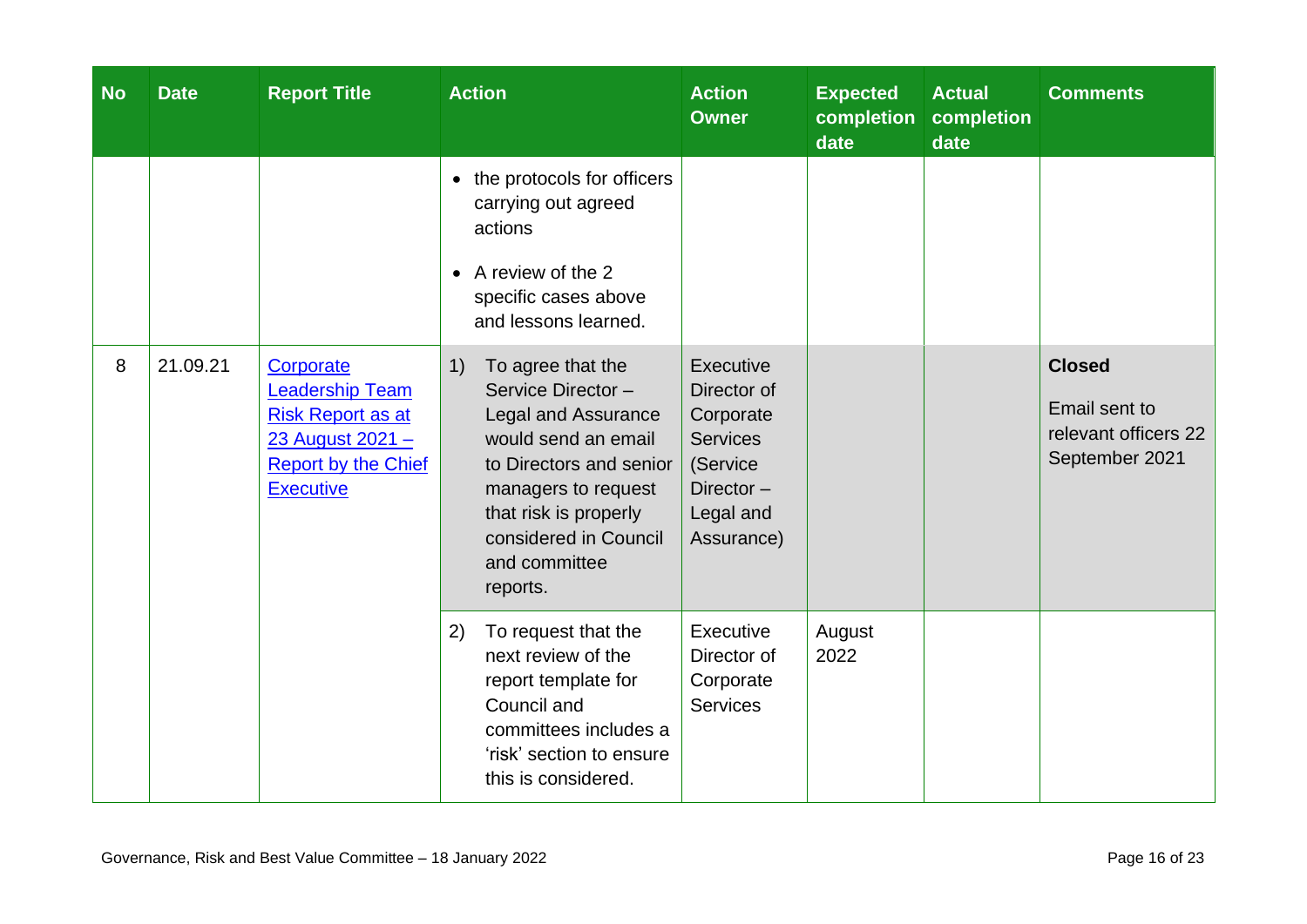| <b>No</b> | <b>Date</b> | <b>Report Title</b>      | <b>Action</b>                                                                                                                                                                                                                   | <b>Action</b><br><b>Owner</b>                            | <b>Expected</b><br>completion<br>date | <b>Actual</b><br>completion<br>date | <b>Comments</b>                                                                     |
|-----------|-------------|--------------------------|---------------------------------------------------------------------------------------------------------------------------------------------------------------------------------------------------------------------------------|----------------------------------------------------------|---------------------------------------|-------------------------------------|-------------------------------------------------------------------------------------|
| 9         | 09.11.21    | <b>Business Bulletin</b> | 1)<br>Requests a written<br>report on the<br>outcomes of the<br>review of the Policy<br>Register be brought to<br>committee in January<br>2022 to be considered<br>at the same meeting<br>as the Committee<br>Decisions Report. | Executive<br>Director of<br>Corporate<br><b>Services</b> | January<br>2022                       |                                     | <b>Recommended</b><br>for closure<br>Report on agenda<br>January 2022               |
|           |             |                          | Requests that the<br>2)<br><b>Committee Decision</b><br>Report address the<br>use of Business<br><b>Bulletins by Council</b><br>and Committees.                                                                                 | Executive<br>Director of<br>Corporate<br><b>Services</b> | January<br>2022                       |                                     | <b>Recommended</b><br>for closure<br>Report on agenda<br>January 2022               |
|           |             |                          | Notes that in August<br>3)<br>2021, GRBV 'noted<br>the proposed<br>refreshed first line<br>governance model<br>structure and the next<br>steps and<br>implementation<br>timeframes for the                                      | Chief<br>Executive                                       | December<br>2021                      | December<br>2021                    | <b>Closed December</b><br>2021<br><b>Briefing circulated</b><br>23 November<br>2021 |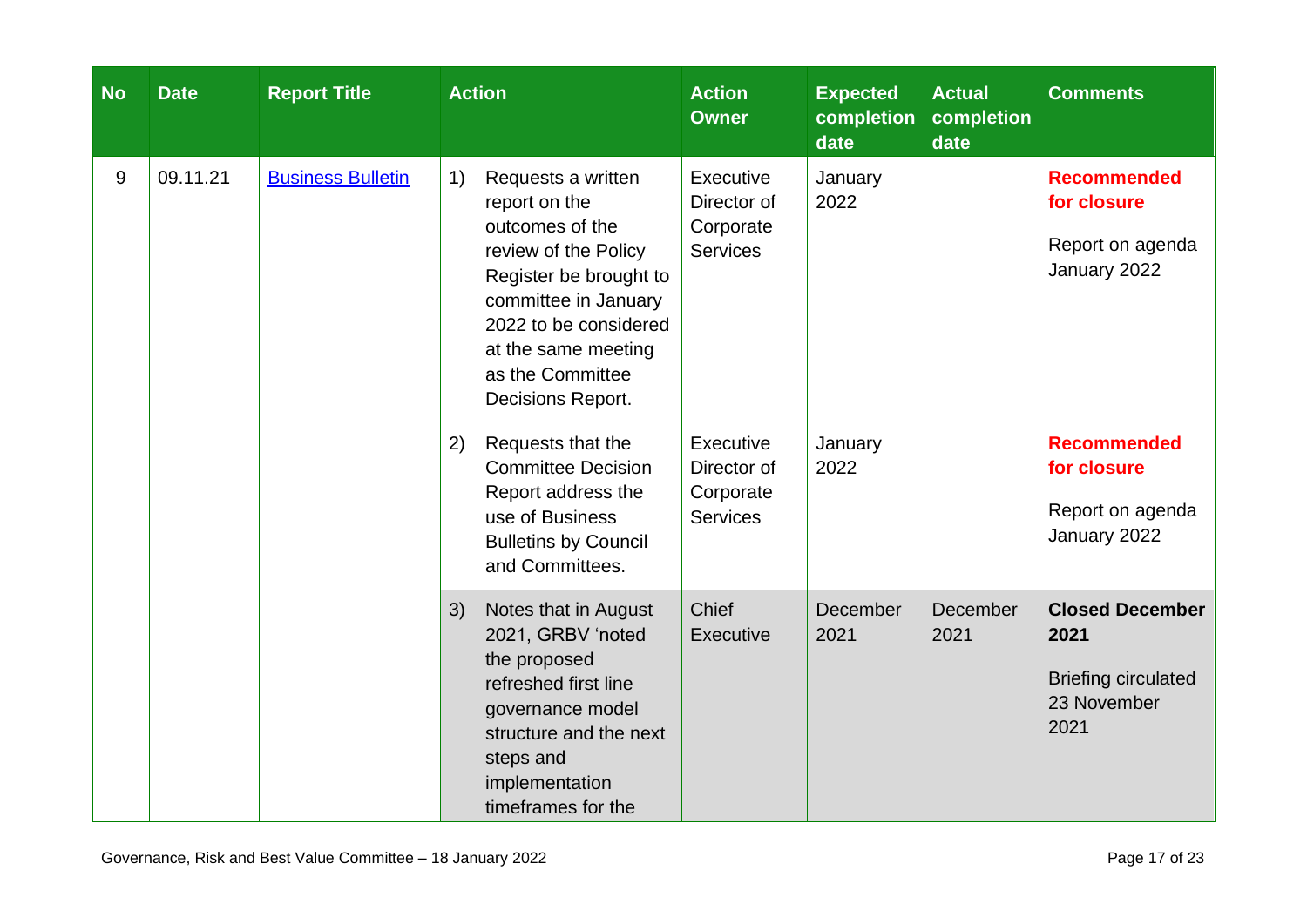| <b>No</b> | <b>Date</b> | <b>Report Title</b> | <b>Action</b>                                                                                                                                                                                                                                                                                                                                                                                                                                                                                                                                                                 | <b>Action</b><br><b>Owner</b> | <b>Expected</b><br>completion<br>date | <b>Actual</b><br>completion<br>date | <b>Comments</b> |
|-----------|-------------|---------------------|-------------------------------------------------------------------------------------------------------------------------------------------------------------------------------------------------------------------------------------------------------------------------------------------------------------------------------------------------------------------------------------------------------------------------------------------------------------------------------------------------------------------------------------------------------------------------------|-------------------------------|---------------------------------------|-------------------------------------|-----------------|
|           |             |                     | refreshed model', that<br>each Executive<br>Director committed to<br>have in place by the<br>end of September 21<br>the priority line 1<br>capacity and that the<br>first quarterly cycle of<br>reporting on<br>assurance activities<br>through Directorate<br>and the CLT was to<br>have been completed<br>by March 22.<br>Notes the business<br>bulletin notes some<br>progress but suggests<br>that some work is not<br>on schedule.<br>Requests a written<br>briefing for GRBV<br>members on progress<br>against each of the<br>Next Steps by each<br>directorate and the |                               |                                       |                                     |                 |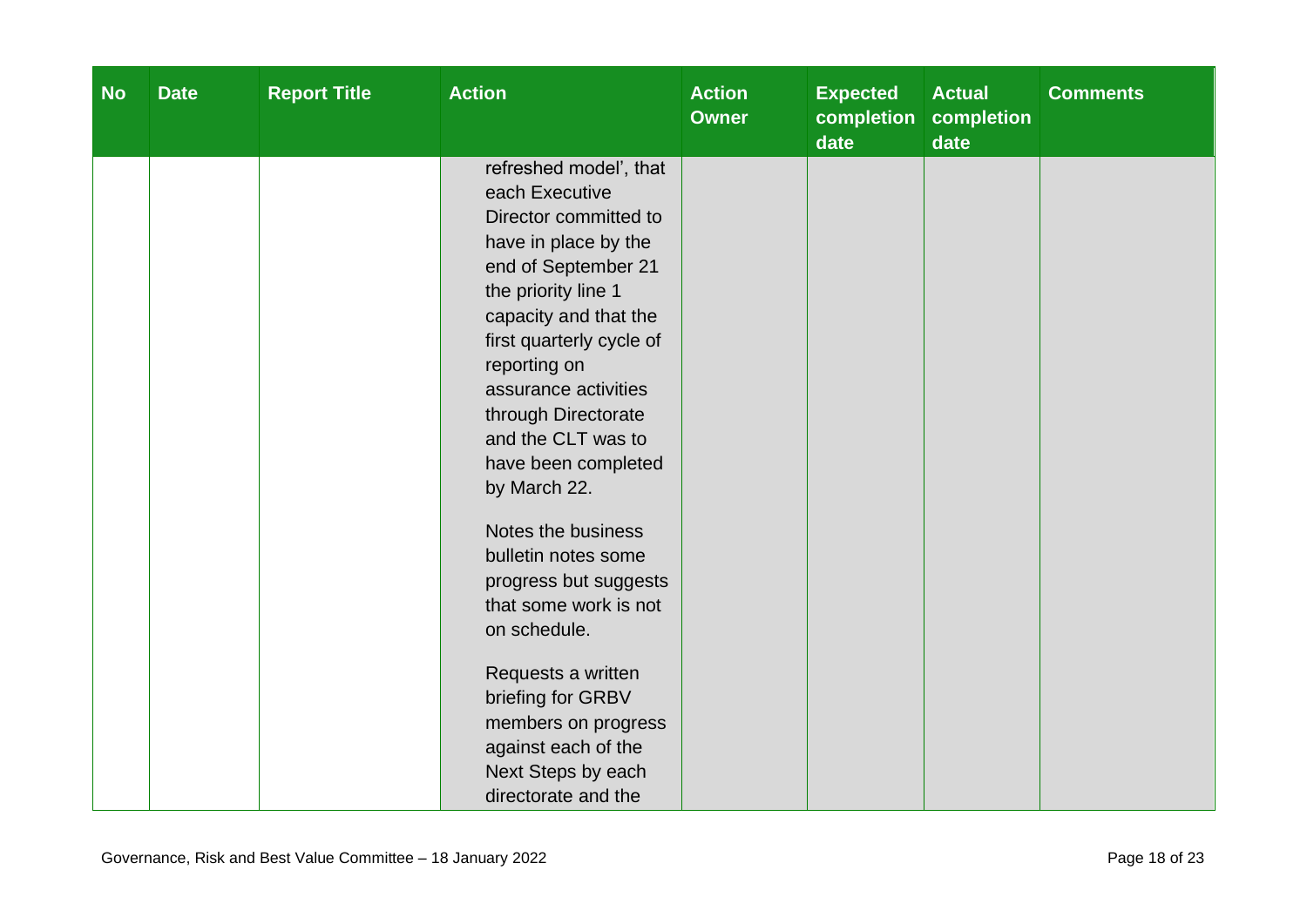| <b>No</b> | <b>Date</b> | <b>Report Title</b>                                                                                                                                           | <b>Action</b>                                                                                                                                                                                                                                                                              | <b>Action</b><br><b>Owner</b>                            | <b>Expected</b><br>completion<br>date                     | <b>Actual</b><br>completion<br>date | <b>Comments</b> |
|-----------|-------------|---------------------------------------------------------------------------------------------------------------------------------------------------------------|--------------------------------------------------------------------------------------------------------------------------------------------------------------------------------------------------------------------------------------------------------------------------------------------|----------------------------------------------------------|-----------------------------------------------------------|-------------------------------------|-----------------|
|           |             | commitment by each<br>Director to have in<br>place priority 1<br>capacity as outlined in<br>the August report<br>before the next GRBV<br>meeting in December. |                                                                                                                                                                                                                                                                                            |                                                          |                                                           |                                     |                 |
|           |             |                                                                                                                                                               | Agrees that a report is<br>4)<br>brought to GRBV in<br>March 2022 on<br>progress on<br>assurance activities as<br>outlined in Appendix<br>one of the August<br>report, highlighting<br>any agreed changes<br>to the framework by<br>directors and clearly<br>indicating<br>responsibility. | Chief<br>Executive                                       | March 2022                                                |                                     |                 |
| 10        | 09.11.21    | <b>City of Edinburgh</b><br><b>Council - 2020/21</b><br><b>Annual Audit</b><br><b>Report to the</b><br><b>Council and the</b>                                 | Agree that items 1, 2,<br>1)<br>3, 4 and 5 shall have<br>regular updates to the<br><b>Executive Committees</b><br>via their business                                                                                                                                                       | Executive<br>Director of<br>Corporate<br><b>Services</b> | $1 - March$<br>2022<br>$2 - March$<br>2022<br>$3 - March$ |                                     |                 |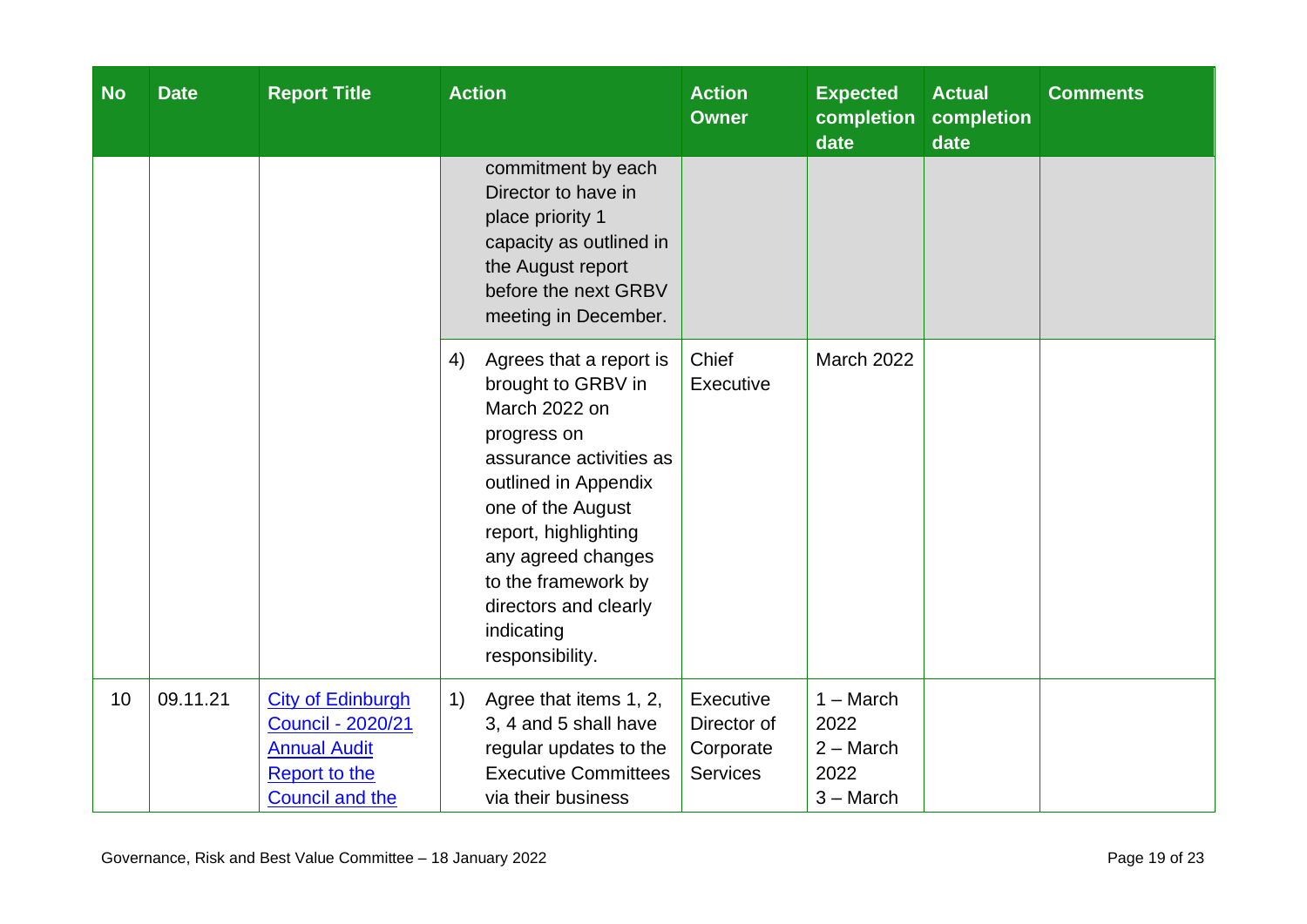| <b>No</b> | <b>Date</b>                | <b>Report Title</b>                                                                                                                                                                                                                                       | <b>Action</b>                                                                                 | <b>Action</b><br><b>Owner</b>                     | <b>Expected</b><br>completion<br>date | <b>Actual</b><br>completion<br>date                                                                                             | <b>Comments</b> |
|-----------|----------------------------|-----------------------------------------------------------------------------------------------------------------------------------------------------------------------------------------------------------------------------------------------------------|-----------------------------------------------------------------------------------------------|---------------------------------------------------|---------------------------------------|---------------------------------------------------------------------------------------------------------------------------------|-----------------|
|           | <b>Controller of Audit</b> | bulletins on progress<br>and full reports at<br>implementation date<br>detailing completion or<br>outstanding actions.                                                                                                                                    |                                                                                               | 2022<br>$4 - March$<br>2022<br>$5 - June$<br>2022 |                                       |                                                                                                                                 |                 |
|           |                            | Agree that Item 6<br>2)<br>(Implementation of<br><b>BVAR</b><br>recommendations) will<br>be reported to each<br>meeting of GRBV<br>under the Business<br><b>Bulletin to monitor</b><br>progress (tabular form<br>acceptable) towards<br>completion dates. | Executive<br>Director of<br>Corporate<br><b>Services</b><br>Executive<br>Director of<br>Place | Ongoing                                           |                                       |                                                                                                                                 |                 |
|           |                            | That reports are prepared<br>in the following terms on<br>the following areas:<br>3.1) Common Good - a<br>report reviewing<br>progress towards<br>completion of 2017/18<br>recommendations on                                                             | Executive<br>Director of<br>Corporate<br><b>Services</b>                                      | <b>March 2022</b>                                 |                                       | <b>Update</b><br>December 2021<br>Report scheduled<br>for March to allow<br>consideration by<br>relevant executive<br>committee |                 |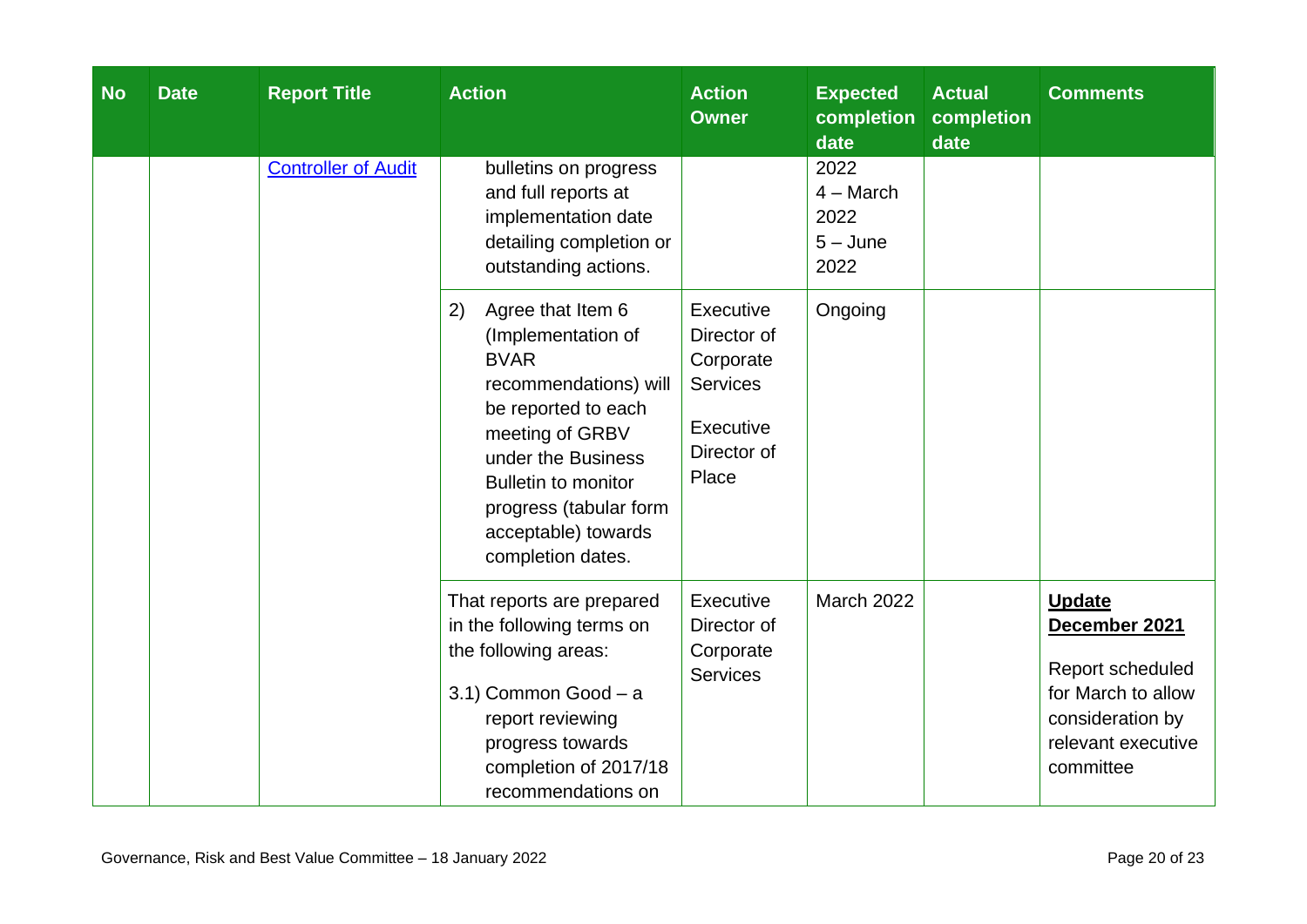| <b>No</b> | <b>Date</b> | <b>Report Title</b> | <b>Action</b>                                                                                                                                                                                                                                                                                                                                 | <b>Action</b><br><b>Owner</b>                            | <b>Expected</b><br>completion<br>date | <b>Actual</b><br>completion<br>date | <b>Comments</b>                                                                                                                 |
|-----------|-------------|---------------------|-----------------------------------------------------------------------------------------------------------------------------------------------------------------------------------------------------------------------------------------------------------------------------------------------------------------------------------------------|----------------------------------------------------------|---------------------------------------|-------------------------------------|---------------------------------------------------------------------------------------------------------------------------------|
|           |             |                     | the Common Good<br>Asset Register and<br>what outstanding work<br>there is to complete<br>this and what resource<br>is required (in officer<br>hours) in two cycles<br>and copied to the<br>relevant Executive<br>Committee.                                                                                                                  |                                                          |                                       |                                     |                                                                                                                                 |
|           |             |                     | 3.2) Framework for<br>collaboration with<br>community councils -<br>a report detailing<br>current arrangements,<br>funding and how this<br>links into wider<br>community planning<br>responsibilities with<br>any actions for<br>improvement identified<br>and reporting<br>framework detailed in<br>two cycles and copied<br>to the relevant | Executive<br>Director of<br>Corporate<br><b>Services</b> | <b>March 2022</b>                     |                                     | <b>Update</b><br>December 2021<br>Report scheduled<br>for March to allow<br>consideration by<br>relevant executive<br>committee |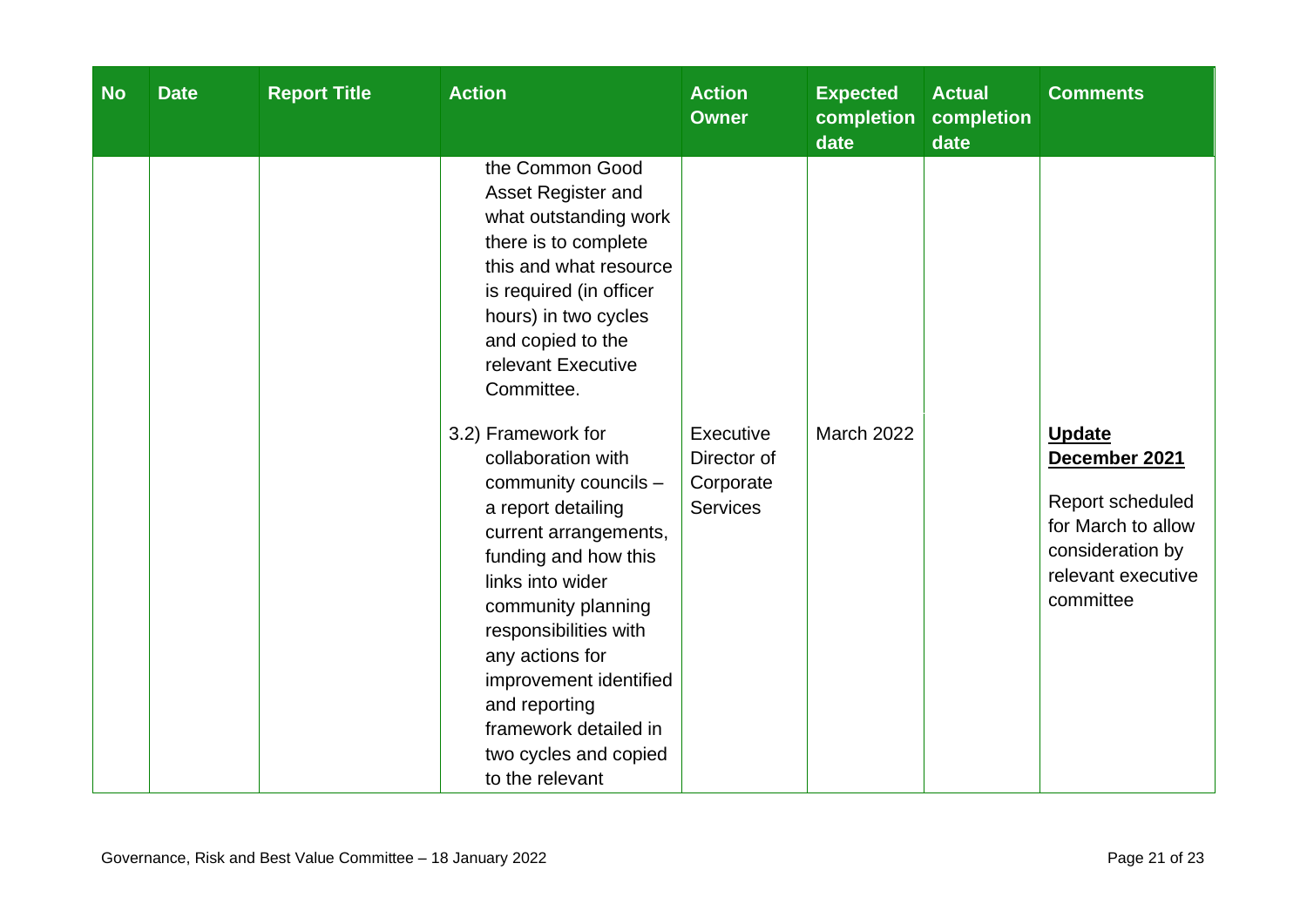| <b>No</b> | <b>Date</b> | <b>Report Title</b>                                                                                                             | <b>Action</b>                                                                                                                                                                                                                                                                                                                                                        | <b>Action</b><br><b>Owner</b>                                                        | <b>Expected</b><br>completion<br>date | <b>Actual</b><br>completion<br>date | <b>Comments</b> |
|-----------|-------------|---------------------------------------------------------------------------------------------------------------------------------|----------------------------------------------------------------------------------------------------------------------------------------------------------------------------------------------------------------------------------------------------------------------------------------------------------------------------------------------------------------------|--------------------------------------------------------------------------------------|---------------------------------------|-------------------------------------|-----------------|
|           |             |                                                                                                                                 | <b>Executive Committee.</b>                                                                                                                                                                                                                                                                                                                                          |                                                                                      |                                       |                                     |                 |
|           |             |                                                                                                                                 | 3.3) Community Asset<br>Transfer - short report<br>in two cycles on<br>current process and<br>timescales to include<br>a table on number of<br>requests received and<br>stage in process with<br>time taken to get to<br>that point.                                                                                                                                 | Executive<br>Director of<br>Place                                                    | <b>March 2022</b>                     |                                     |                 |
| 11        | 14.12.21    | Community<br>Centres (update) -<br>Report by the<br><b>Executive Director</b><br>of Education and<br><b>Children's Services</b> | The Executive Director of<br><b>Education and Children's</b><br>Services will provide a<br>written response to<br>councillors' questions<br>regarding Inch Community<br>Centre, feedback from<br>community centre<br>management committees<br>and progress made to<br>improve the<br>responsiveness to new<br>guidance, which will be<br>circulated to all committee | The<br>Executive<br>Director of<br>Education<br>and<br>Children's<br><b>Services</b> |                                       |                                     |                 |